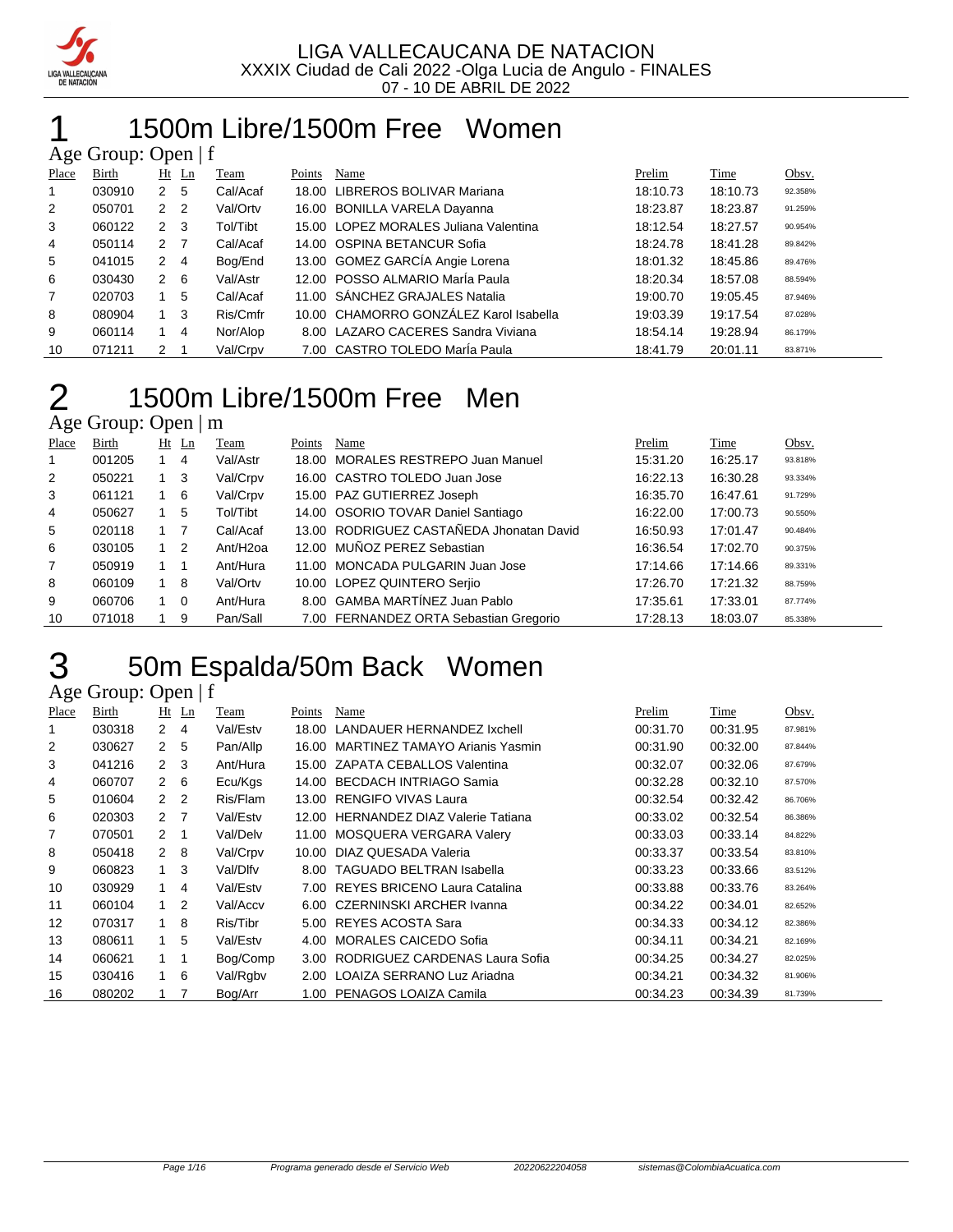

#### 50m Espalda/50m Back Men  $\Delta$ ge Group: Open  $\mathsf{m}$

|       | $\Delta$ gu Oroup. Open $\parallel$<br>-111 |                |    |          |        |                                       |          |          |         |  |  |
|-------|---------------------------------------------|----------------|----|----------|--------|---------------------------------------|----------|----------|---------|--|--|
| Place | Birth                                       | Ht Ln          |    | Team     | Points | Name                                  | Prelim   | Time     | Obsv.   |  |  |
| 1     | 940329                                      | $\overline{2}$ | 4  | Ris/Flam | 18.00  | <b>CESPEDES ECHEVERRI David</b>       | 00:26.56 | 00:26.55 | 96.836% |  |  |
| 2     | 010621                                      | 2              | 6  | Ris/Flam | 16.00  | <b>FRANCO HERRERA Samir Junior</b>    | 00:28.12 | 00:27.69 | 92.849% |  |  |
| 3     | 060831                                      | $2 \quad 3$    |    | Ant/Estr |        | 15.00 OSORIO ORTIZ Tomas              | 00:27.98 | 00:27.96 | 91.953% |  |  |
| 4     | 011023                                      | 2 <sub>2</sub> |    | Val/Rgbv |        | 14.00 LOAIZA SERRANO Jesus Estenllos  | 00:28.34 | 00:28.18 | 91.235% |  |  |
| 5     | 060120                                      | $\mathbf{2}$   | 5  | Bog/Arr  |        | 13.00 NARVAEZ HURTADO Juan Jose       | 00:27.80 | 00:28.19 | 91.203% |  |  |
| 6     | 040107                                      | $\mathbf{2}$   | -8 | Pan/Bpp  |        | 12.00 CASTILLO MATHEUS Cesar Augusto  | 00:29.05 | 00:28.86 | 89.085% |  |  |
| 7     | 030724                                      | 1              | 5  | Ris/Flam |        | 11.00 FORERO BONILLA Jacobo           | 00:29.14 | 00:29.12 | 88.290% |  |  |
| 7     | 040111                                      | 2              | 1  | Ris/Come |        | 11.00 GUTIERREZ DUENES Melquis AndrEs | 00:29.00 | 00:29.12 | 88.290% |  |  |
| 7     | 030410                                      |                | 4  | Boy/Duhu | 11.00  | PANTOJA AVILA Luis Felipe             | 00:29.14 | 00:29.12 | 88.290% |  |  |
| 9     | 991126                                      | 1              | 6  | Val/Rgbv |        | 8.00 LOAIZA SERRANO AndrÂ?s Mauricio  | 00:29.61 | 00:29.16 | 88.169% |  |  |
| 10    | 960713                                      | 1              | 3  | Val/Estv | 7.00   | MARMOLEJO URIBE William               | 00:29.24 | 00:29.43 | 87.360% |  |  |
| 11    | 070319                                      | $1 \quad$      | 7  | Cal/Orcl | 6.00   | ESCOBAR BANOL Tomas                   | 00:29.83 | 00:29.95 | 85.843% |  |  |
| 12    | 050919                                      | $1\quad 2$     |    | Ant/Hura | 5.00   | MONCADA PULGARIN Juan Jose            | 00:29.79 | 00:30.10 | 85.415% |  |  |
| 13    | 050930                                      | $1 \quad$      |    | Ecu/Kgs  | 4.00   | DELGADO RODRIGUEZ Milton Orlando      | 00:30.28 | 00:30.23 | 85.048% |  |  |
| 14    | 061201                                      | $\mathbf{1}$   | 8  | Val/Crpv | 3.00   | <b>GALEANO OSPINA Jean Paul</b>       | 00:30.46 | 00:30.70 | 83.746% |  |  |
|       | 021116                                      | 2              |    | Val/Estv |        | <b>CAMACHO GOMEZ Sebastian David</b>  | 00:28.37 | No Show  |         |  |  |

### 200m Mariposa/200m Fly Women

#### Age Group: Open | f

| Place | Birth  |   | $Ht$ Ln                    | Team     | Points | Name                             | Prelim   | Time     | Obsv.   |
|-------|--------|---|----------------------------|----------|--------|----------------------------------|----------|----------|---------|
|       | 011004 |   | 4                          | Ant/Hura |        | 18.00 DURANGO RESTREPO Karen     | 02:13.51 | 02:18.17 | 96.381% |
| 2     | 041229 |   | 5                          | Ant/Hura |        | 16.00 HOYOS RUEDA Mariana        | 02:19.85 | 02:24.48 | 92.172% |
| 3     | 050114 |   | 3                          | Cal/Acaf |        | 15.00 OSPINA BETANCUR Sofia      | 02:24.90 | 02:27.82 | 90.089% |
| 4     | 070327 |   | 6                          | Cal/Acaf |        | 14.00 MEJIA PENAGOS Alexandra    | 02:29.25 | 02:29.25 | 89.226% |
| 5     | 061015 |   | $\overline{\phantom{0}}^2$ | Bog/Comp |        | 13.00 PORTILLA MUÑOZ Catalina    | 02:30.77 | 02:30.77 | 88.327% |
| 6     | 030918 |   |                            | Ecu/Kgs  |        | 12.00 REYES JIJON Ivana Lirey    | N.T.     | 02:34.12 | 86.407% |
| 7     | 071120 | 1 | $\Omega$                   | Ant/Estr |        | 11.00 ALVAREZ AGUDELO Carolina   | 02:36.18 | 02:36.18 | 85.267% |
| 8     | 060111 |   | 9                          | Ant/Olra |        | 10.00 CARRERO VERGARA Maria Jose | 02:36.01 | 02:37.27 | 84.676% |
| 9     | 060802 |   | 8                          | Ant/Envn |        | 8.00 GONZÁLEZ BARRANTES Manuela  | 02:35.24 | 02:40.88 | 82.776% |
| 10    | 060505 |   |                            | Val/Crpv |        | 7.00 OROZCO HERNANDEZ Marla Jose | 02:32.78 | 02:44.08 | 81.162% |

# 200m Mariposa/200m Fly Men

#### Age Group: Open | m Place Birth Ht Ln Team Points Name Point Prelim Time Obsv. 990522 0 0 Val/Delv 18.00 CORREDOR ZABALA Santiago Angel N.T. 02:02.91 94.866% 950823 1 5 Ris/Flam 16.00 ARIAS GONZÁLEZ David 02:02.94 02:03.67 94.283% 960428 1 4 Ant/Hura 15.00 REALES ARRIETA Esnaider Rey 02:02.64 02:05.35 93.020% 011026 1 3 Ris/Cmfr 14.00 OSPINA JIMENEZ Sebastian 02:04.80 02:06.55 92.137% 5 980730 1 2 Bog/End 13.00 MEDINA RINCON Rafael AndrÉs 02:06.86 02:08.59 90.676% 011103 1 6 Bog/Naut 12.00 QUEVEDO LAVERDE Sebastian 02:06.53 02:10.80 89.144% 051220 1 1 Val/Crpv 11.00 CORTES PALOMARES Angello 02:10.83 02:11.51 88.662% 051228 1 8 Bog/End 10.00 CORDOBA ORDOÑEZ Wilson Steven 02:11.77 02:12.16 88.226% 061121 1 0 Val/Crpv 8.00 PAZ GUTIERREZ Joseph 02:12.50 02:14.13 86.931% 030105 1 9 Ant/H2oa 7.00 MUÑOZ PEREZ Sebastian 02:12.23 02:15.35 86.147% 1 7 Tol/Tibt OSORIO TOVAR Daniel Santiago 02:09.54 No Show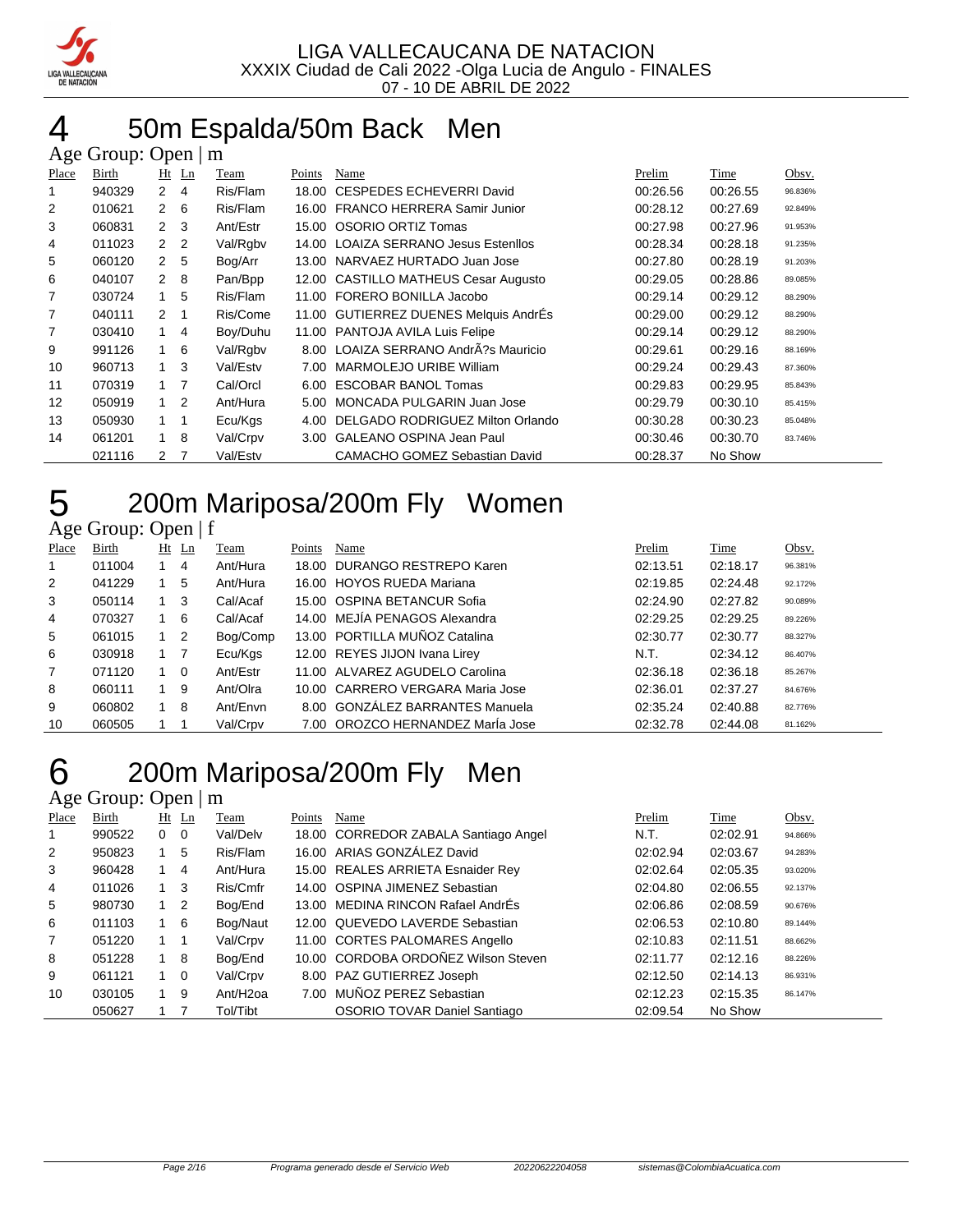

#### 100m Libre/100m Free Women  $\Omega$ ge  $\Omega$

|                | $A\&\cup$ UIVUP. $O\&\cup$ $\cup$ $\cup$ |                  |                |          |        |                                       |          |          |         |  |  |
|----------------|------------------------------------------|------------------|----------------|----------|--------|---------------------------------------|----------|----------|---------|--|--|
| Place          | Birth                                    | $Ht$ Ln          |                | Team     | Points | Name                                  | Prelim   | Time     | Obsv.   |  |  |
|                | 040412                                   | 2 <sub>5</sub>   |                | Cal/Acaf | 18.00  | <b>GOMEZ HURTADO Stefania</b>         | 00:59.02 | 00:57.71 | 95.668% |  |  |
| $\overline{2}$ | 011004                                   | $\mathbf{2}$     | $\overline{4}$ | Ant/Hura | 16.00  | DURANGO RESTREPO Karen                | 00:56.81 | 00:57.89 | 95.371% |  |  |
| 3              | 060926                                   | $2^{\circ}$      | 3              | Cal/Acaf | 15.00  | <b>BEDOYA CALLE Isabella</b>          | 00:59.18 | 00:58.61 | 94.199% |  |  |
| 4              | 030910                                   | 2 <sub>2</sub>   |                | Cal/Acaf | 14.00  | LIBREROS BOLIVAR Manuela              | 00:58.77 | 00:58.77 | 93.942% |  |  |
| 5              | 070506                                   | $2 \quad 6$      |                | Ant/Envn | 13.00  | <b>MURILLO JINETE Tiffany</b>         | 00:58.85 | 00:58.85 | 93.815% |  |  |
| 6              | 050928                                   | $2 \quad 1$      |                | Val/Navv | 12.00  | PEREZ RAMIREZ Marla Jose              | 01:00.30 | 00:59.88 | 92.201% |  |  |
| 7              | 070413                                   | 2                | 8              | Cal/Acaf |        | 11.00 SANTANA ALFONSO María Alejandra | 01:00.84 | 01:00.97 | 90.553% |  |  |
| 8              | 030910                                   | $\mathbf{1}$     | 5              | Cal/Acaf | 10.00  | LIBREROS BOLIVAR Mariana              | 01:01.02 | 01:01.36 | 89.977% |  |  |
| 9              | 041229                                   | $2 \overline{7}$ |                | Ant/Hura | 8.00   | <b>HOYOS RUEDA Mariana</b>            | 00:59.55 | 01:01.48 | 89.802% |  |  |
| 10             | 060707                                   | $1 \quad$        | 3              | Ecu/Kgs  | 7.00   | <b>BECDACH INTRIAGO Samia</b>         | 01:01.45 | 01:01.59 | 89.641% |  |  |
| 11             | 050701                                   | $\mathbf{1}$     | $\overline{4}$ | Val/Ortv | 6.00   | <b>BONILLA VARELA Dayanna</b>         | 01:00.95 | 01:02.32 | 88.591% |  |  |
| 12             | 040917                                   | $1\quad 2$       |                | Val/Rgbv | 5.00   | COLORADO CARDONA MarÕa Camila         | 01:03.32 | 01:02.48 | 88.364% |  |  |
| 13             | 051209                                   | $\mathbf{1}$     | 8              | Ant/Acua | 4.00   | URREGO FLOREZ MarÕa Isabel            | 01:03.73 | 01:03.70 | 86.672% |  |  |
| 14             | 041015                                   | $1 \quad 1$      |                | Bog/End  | 3.00   | GOMEZ GARCÍA Angie Lorena             | 01:03.43 | 01:04.13 | 86.091% |  |  |
| 15             | 020703                                   | $\mathbf{1}$     | 6              | Cal/Acaf | 2.00   | <b>SANCHEZ GRAJALES Natalia</b>       | 01:02.99 | 01:04.89 | 85.082% |  |  |
|                | 050418                                   |                  | 7              | Val/Crpv |        | DIAZ QUESADA Valeria                  | 01:03.33 | No Show  |         |  |  |

# 100m Libre/100m Free Men

### Age Group: Open | m

| Place | Birth  |                | $Ht$ Ln        | Team                 | Points | Name                                 | Prelim   | Time     | Obsv.   |
|-------|--------|----------------|----------------|----------------------|--------|--------------------------------------|----------|----------|---------|
| 1     | 001205 | 2 7            |                | Val/Astr             | 18.00  | MORALES RESTREPO Juan Manuel         | 00:50.83 | 00:50.83 | 98.879% |
| 2     | 060210 | $\mathbf{2}$   | 4              | Ant/Estr             |        | 16.00 ARTEAGA RESTREPO Santiago      | 00:51.80 | 00:51.29 | 97.992% |
| 3     | 990522 | $\mathbf{2}$   | - 6            | Val/Delv             |        | 15.00 CORREDOR ZABALA Santiago Angel | 00:51.78 | 00:51.97 | 96.710% |
| 4     | 021116 | $2\quad 2$     |                | Val/Estv             |        | 14.00 CAMACHO GOMEZ Sebastian David  | 00:52.32 | 00:52.32 | 96.063% |
| 5     | 020719 | 2 <sub>3</sub> |                | Cal/Acaf             |        | 13.00 LIBREROS BOLIVAR Alejandro     | 00:52.30 | 00:52.48 | 95.770% |
| 6     | 030103 | $2 \quad 8$    |                | Val/Astr             |        | 12.00 CASTILLO PRIMERO Andres Felipe | 00:53.09 | 00:53.16 | 94.545% |
| 7     | 050311 | 1              | 6              | Bog/End              | 11.00  | QUINTERO OBANDO Nicholas Andrew      | 00:53.72 | 00:53.22 | 94.438% |
| 8     | 060831 |                | 5              | Ant/Estr             | 10.00  | <b>OSORIO ORTIZ Tomas</b>            | 00:53.62 | 00:53.36 | 94.190% |
| 9     | 020404 |                | $\overline{7}$ | Ant/H <sub>20a</sub> |        | 8.00 ESTRADA QUIROZ AndrÉs           | 00:53.13 | 00:53.42 | 94.085% |
| 10    | 040902 | 1              | 4              | Ant/Hura             |        | 7.00 RENDON ZULETA Juan Diego        | 00:53.31 | 00:53.71 | 93.577% |
| 11    | 971220 | $\mathbf{1}$   | -1             | Ant/Hura             |        | 6.00 PULGARIN MONSALVE Juan David    | 00:53.91 | 00:53.89 | 93.264% |
| 12    | 010921 | 1              | -8             | Ris/Tibr             | 5.00   | <b>IDARRAGA ARANGO Jonathan</b>      | 00:53.95 | 00:53.98 | 93.109% |
| 13    | 020427 | 1.             | $\overline{2}$ | Ant/H <sub>20a</sub> | 4.00   | ARIAS ESCUDERO AndrÉs                | 00:53.73 | 00:54.40 | 92.390% |
| 14    | 960428 | 2 <sub>5</sub> |                | Ant/Hura             |        | 3.00 REALES ARRIETA Esnaider Rey     | 00:52.11 | 00:54.82 | 91.682% |
| 15    | 050221 | 1              | 3              | Val/Crpv             |        | 2.00 CASTRO TOLEDO Juan Jose         | 00:53.71 | 00:54.95 | 91.465% |
|       | 010621 | 2              |                | Ris/Flam             |        | <b>FRANCO HERRERA Samir Junior</b>   | 00:52.84 | No Show  |         |

# 100m Pecho/100m Breast Women

| Place        | <b>Birth</b> |                | $Ht$ Ln | Team                 | Points | Name                            | Prelim   | Time     | Obsv.   |
|--------------|--------------|----------------|---------|----------------------|--------|---------------------------------|----------|----------|---------|
| $\mathbf{1}$ | 910902       | 2              | 5       | Val/Ortv             | 18.00  | VIVAS POSADA Karina Alexandra   | 01:12.48 | 01:11.19 | 98.427% |
| 2            | 040412       | 2              | 4       | Cal/Acaf             |        | 16.00 GOMEZ HURTADO Stefania    | 01:12.12 | 01:12.37 | 96.822% |
| 3            | 020611       | 2 3            |         | Val/Astr             |        | 15.00 MELO BARRERA Laura Sofia  | 01:15.90 | 01:15.29 | 93.067% |
| 4            | 931118       | $\mathcal{P}$  | -6      | Ris/Flam             |        | 14.00 VELEZ CATANO Salome       | 01:15.97 | 01:15.47 | 92.845% |
| 5            | 040812       | 2 <sub>2</sub> |         | Bog/Nrvb             | 13.00  | VASQUEZ BARRIOS Isabella        | 01:16.84 | 01:17.33 | 90.612% |
| 6            | 040423       | 2              | 7       | Ant/H <sub>20a</sub> |        | 12.00 AGUDELO VALENZUELA Camila | 01:18.57 | 01:18.14 | 89.672% |
| 7            | 061007       | 2              |         | Val/Navv             | 11.00  | VARGAS TRUJILLO Luisa Maria     | 01:19.52 | 01:19.07 | 88.618% |
| 8            | 070306       |                | 4       | Cal/Orcl             |        | 10.00 OCAMPO SALAZAR Salome     | 01:19.91 | 01:19.71 | 87.906% |
| 9            | 051119       | 2              | 8       | Ant/Lera             |        | 8.00 SERNA RIVERA Ana Sofia     | 01:19.56 | 01:20.15 | 87.424% |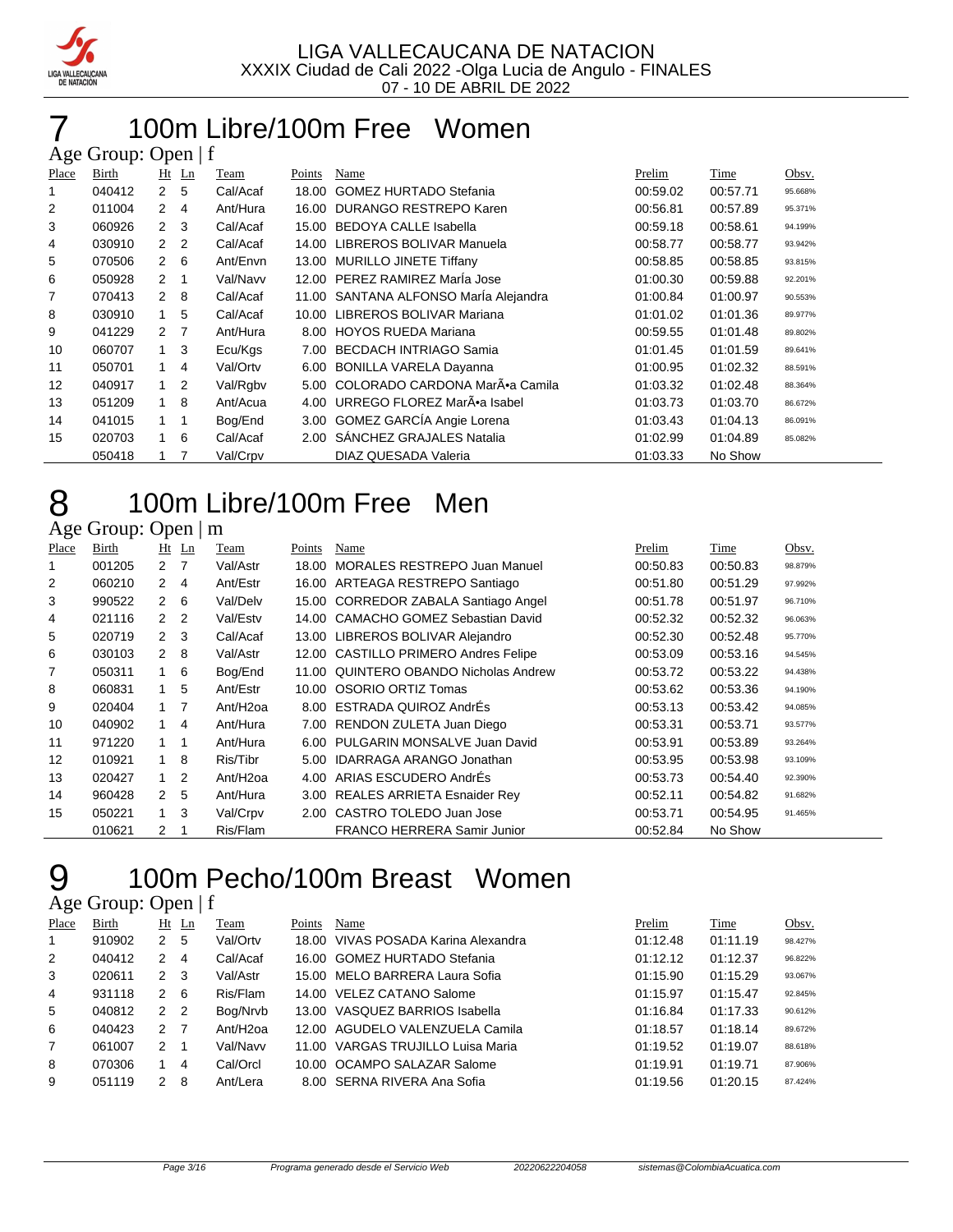

|    |        |                | Continuing Event: 9 100m Pecho/100m Breast Age Group: OPEN   F |                                  |          |          |         |
|----|--------|----------------|----------------------------------------------------------------|----------------------------------|----------|----------|---------|
| 10 | 080722 | - 3            | Bog/Comp                                                       | 7.00 MORENO YOPASA Isabella      | 01:20.84 | 01:20.76 | 86.763% |
| 11 | 060611 | -5             | Val/Estv                                                       | 6.00 CRUZ PEREZ Ana Sofia        | 01:20.30 | 01:21.02 | 86.485% |
| 12 | 050525 | -6             | Ant/Cala                                                       | 5.00 CASTILLO PALACIO Ana María  | 01:21.11 | 01:22.06 | 85.389% |
| 13 | 010410 |                | Cun/Dlfc                                                       | 4.00 ALBA SASTOQUE María Camila  | 01:21.85 | 01:22.41 | 85.026% |
| 14 | 070423 | $\overline{2}$ | Ant/Hura                                                       | 3.00 VASQUEZ HENAO MarÍa Jose    | 01:21.35 | 01:22.42 | 85.016% |
| 15 | 020518 |                | Ant/Hura                                                       | 2.00 AMAYA TABORDA Loren Melissa | 01:22.08 | 01:23.65 | 83.766% |
| 16 | 070108 | - 8            | Ant/Estr                                                       | 1.00 ORTIZ AYALA Ana María       | 01:22.21 | 01:24.54 | 82.884% |

### 100m Pecho/100m Breast Men  $10$  100m P

| Place | Birth  |                      | $Ht$ Ln        | Team                 | Points | Name                                    | Prelim   | Time     | Obsv.   |
|-------|--------|----------------------|----------------|----------------------|--------|-----------------------------------------|----------|----------|---------|
|       | 001228 | $\mathbf{2}^{\circ}$ | 4              | Ant/H <sub>20a</sub> | 18.00  | MOLINARES VALENCIA Diego Aldair         | 01:04.67 | 01:05.22 | 91.889% |
| 2     | 030222 | $\overline{2}$       | 5              | Ant/H <sub>20a</sub> |        | 16.00 MUÑOZ OLAYA AndrÉs                | 01:05.76 | 01:06.58 | 90.012% |
| 3     | 980521 | $\overline{2}$       | -3             | Ant/Olra             |        | 15.00 REYES JIJON Boris Esteban         | 01:06.94 | 01:06.59 | 89.998% |
| 4     | 020131 | 2 <sub>2</sub>       |                | Cal/Acaf             |        | 14.00 PEREIRA MUÑOZ Simon               | 01:07.20 | 01:06.90 | 89.581% |
| 5     | 050406 | 2                    | - 7            | Nor/Caza             |        | 13.00 RIOS PEÑA Santiago                | 01:07.44 | 01:07.44 | 88.864% |
| 6     | 020221 |                      | 4              | Met/Conm             | 12.00  | MARIN RODRIGUEZ Juan Camilo             | 01:08.18 | 01:07.94 | 88.210% |
| 7     | 060626 | 2                    | 1              | Ant/Estr             |        | 11.00 GIRALDO MONTOYA Juan Jose         | 01:07.54 | 01:08.04 | 88.081% |
| 8     | 060927 | 2                    | 8              | Nor/Spns             |        | 10.00 CAPACHO MC CORMICK David Santiago | 01:08.12 | 01:08.07 | 88.042% |
| 9     | 020220 | $\mathbf{2}$         | - 6            | Ant/Estr             |        | 8.00 ARTEAGA RESTREPO Alejandro         | 01:06.94 | 01:08.17 | 87.913% |
| 10    | 980906 | 1                    | 2              | Ris/Flam             |        | 7.00 DELGADO MARIN Santiago             | 01:08.67 | 01:08.48 | 87.515% |
| 11    | 000724 | 1.                   | 5              | Ant/Olra             |        | 6.00 MAESTRE VALDES Nickoll Alejandro   | 01:08.42 | 01:08.80 | 87.108% |
| 12    | 060918 | 1                    | 6              | Ant/Hura             |        | 5.00 ACUÑA PERDOMO Juan Manuel          | 01:08.58 | 01:09.53 | 86.193% |
| 13    | 000229 |                      | $\overline{7}$ | Bog/Trib             | 4.00   | GONZÁLEZ CARMONA Oscar Ivan             | 01:09.16 | 01:09.69 | 85.995% |
| 14    | 020428 | 1                    | 8              | Ant/Hura             | 3.00   | DURANGO HINCAPIE Dilan Mateo            | 01:10.40 | 01:10.09 | 85.504% |
| 15    | 060120 | 1.                   | 3              | Bog/Arr              | 2.00   | NARVAEZ HURTADO Juan Jose               | 01:08.53 | 01:10.29 | 85.261% |
| 16    | 051116 |                      | 1              | Pan/Bpp              |        | 1.00 TREJOS OCAÑA Edu Enrique           | 01:09.49 | 01:10.35 | 85.188% |

#### 11 4X50m Libre/4X50m Free Mixed Age Group: Open | x

|       |         |    | $\sim$ $\sim$ $\sim$ $\sim$ |          |        |                                                                                                                                                                   |          |             |          |         |
|-------|---------|----|-----------------------------|----------|--------|-------------------------------------------------------------------------------------------------------------------------------------------------------------------|----------|-------------|----------|---------|
| Place | Birth   | Ht | Ln                          | Team     | Points | Name                                                                                                                                                              | Prelim   | T.1th.Relay | T.Team   | Obsv.   |
| 1     | RX01106 | 1  | 4                           | Cal/Acaf | 36.00  | Opem Libreros Bolivar Alejandro<br>Opem Pereira MuÑoz Simon<br>Opef Bedoya Calle Isabella<br>Opef Gomez Hurtado Stefania                                          | 01:42.04 | 00:24.45    | 01:42.60 | 96.433% |
| 2     | RX01104 | 1  | 2                           | Ant/Hura | 32.00  | Opem Pulgarin Monsalve Juan David<br>Opef Durango Restrepo Karen<br>Opef Hoyos Rueda Mariana<br>Opem Reales Arrieta Esnaider Rey                                  | N.T.     | 00:24.82    | 01:44.19 | 94.961% |
| 3     | RX01107 | 1  | 5                           | Ant/Estr | 30.00  | Opem Arteaga Restrepo Santiago<br>Opef Velez Palacio Salome<br>Opem Osorio Ortiz Tomas<br>Opef Rojas Alvarez Carolina                                             | 01:46.91 | 00:24.46    | 01:45.14 | 94.103% |
| 4     | RX01103 | 1  | 3                           | Ris/Flam | 28.00  | Opem Arias GonzÁlez David<br>Opef Rengifo Vivas Laura<br>Opem Franco Herrera Samir Junior<br>Opef Velez Catano Salome                                             | 01:47.28 | 00:24.34    | 01:45.83 | 93.490% |
| 5     | RX01108 | 1  | 1                           | Val/Estv | 26.00  | Opem Cocuyame Ramos Daniel Andr $\overline{A}$ ?s<br>Opef Landauer Hernandez Ixchell<br>Opem Camacho Gomez Sebastian David<br>Opef Hernandez Diaz Valerie Tatiana | N.T.     | 00:25.71    | 01:45.92 | 93.410% |
| 6     | RX01102 | 1  | 6                           | Ant/Envn | 24.00  | Opem Lopez Bernal Julian<br>Opef GonzÁlez Barrantes Manuela<br>Opef Murillo Jinete Tiffany<br>Opem Benavides Torres Juan Esteban                                  | 01:47.93 | 02:61.09    | 01:47.79 | 91.790% |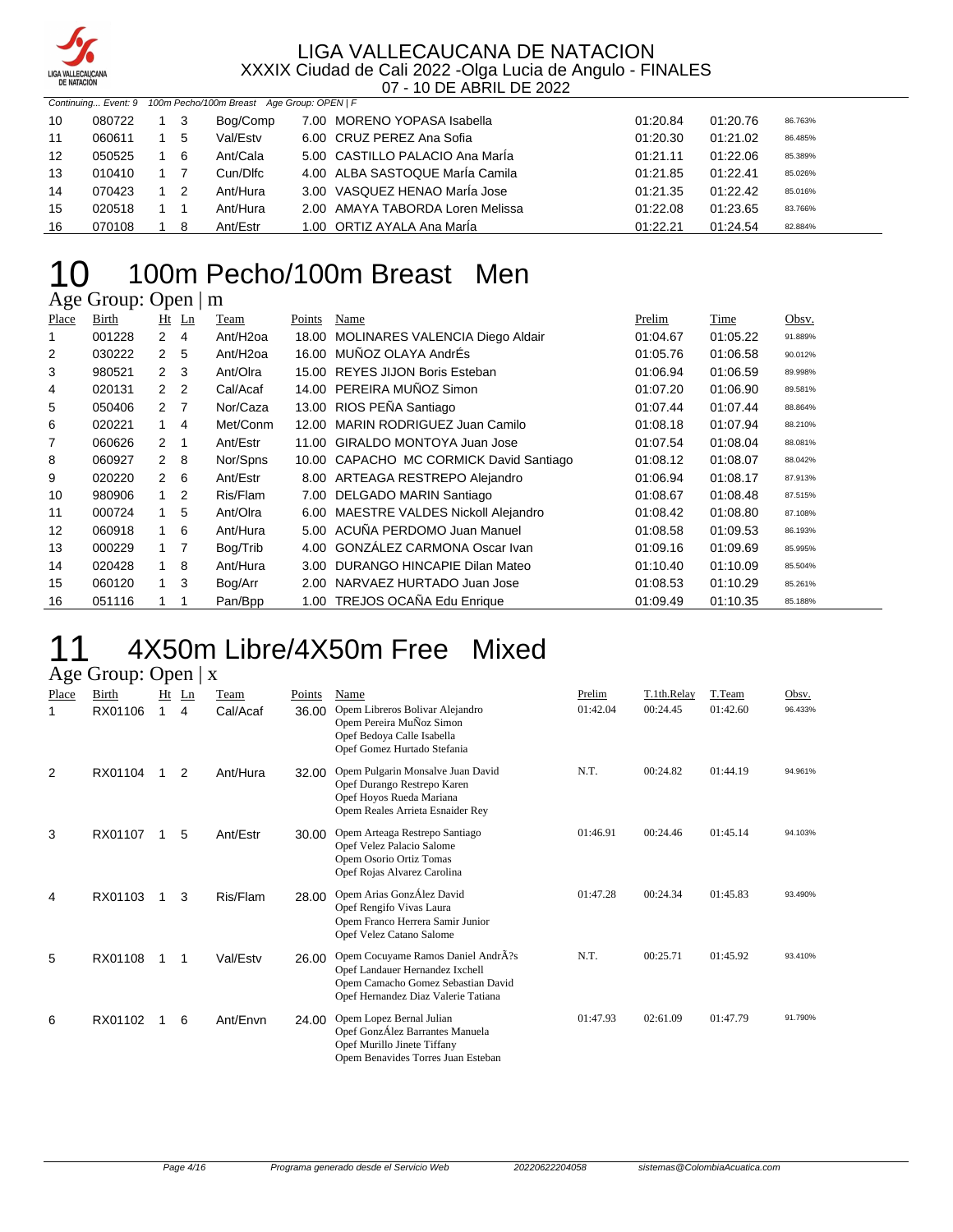

|   | Continuing Event: 11 |   |          | 4X50m Libre/4X50m Free Age Group: OPEN   X |                                                                                                                                             |      |          |          |         |
|---|----------------------|---|----------|--------------------------------------------|---------------------------------------------------------------------------------------------------------------------------------------------|------|----------|----------|---------|
|   | RX01109              | 8 | Val/Crpv | 22.00                                      | Opem Paz Gutierrez Joseph<br>Opef Diaz Quesada Valeria<br>Opef Orozco Hernandez MarÍa Jose<br>Opem Castro Toledo Juan Jose                  | N.T. | 00:26.68 | 01:49.18 | 90.621% |
| 8 | RX01110              | 9 | Ant/Olra | 20.00                                      | Opef Suarez Gomez Jenny Marcela<br>Opem Puerta AvendaÑo Jeronimo<br>Opem Calle Bedova Emiliano<br>Opef Rodriguez Tabares Valeria            | N.T. | 00:30.66 | 01:54.16 | 86.668% |
| 9 | RX01105              |   | Ant/Cadm |                                            | Opem Fernandez Cifuentes Derek Steven<br>Opef Angel Rojas Wendi Alejandra<br>Opef Garces Orozco Paulina<br>Opem Lopez Carmona Daniel Stiven | N.T. | 00:26.24 | 01:55.11 | 85.953% |

#### 400m Comb.Ind/400m Medley Women Age Group: Open | f

|       | ———————————— |             |         |          |        |                                       |          |          |         |
|-------|--------------|-------------|---------|----------|--------|---------------------------------------|----------|----------|---------|
| Place | Birth        |             | $Ht$ Ln | Team     | Points | Name                                  | Prelim   | Time     | Obsv.   |
| -1    | 070506       |             | 4       | Ant/Envn |        | 18.00 MURILLO JINETE Tiffany          | 05:08.97 | 05:08.97 | 95.605% |
| 2     | 070327       | $1 \quad 3$ |         | Cal/Acaf |        | 16.00 MEJÍA PENAGOS Alexandra         | 05:35.03 | 05:25.91 | 90.635% |
| 3     | 061015       | $1\quad 2$  |         | Bog/Comp |        | 15.00 PORTILLA MUÑOZ Catalina         | 05:35.92 | 05:26.22 | 90.549% |
| 4     | 040212       |             | 5       | Bog/Naut |        | 14.00 AREVALO AMAYA Sara Johana       | 05:30.97 | 05:29.92 | 89.534% |
| 5     | 060114       | $1 \quad 7$ |         | Nor/Alop |        | 13.00 LAZARO CACERES Sandra Viviana   | 05:38.43 | 05:39.41 | 87.030% |
| 6     | 051020       | 1 6         |         | Val/Crpv |        | 12.00 ZUNIGA MOSQUERA Maria Del Mar   | 05:35.20 | 05:39.43 | 87.025% |
| 7     | 071120       |             | 8       | Ant/Estr |        | 11.00 ALVAREZ AGUDELO Carolina        | 05:44.49 | 05:40.60 | 86.726% |
| 8     | 060823       |             | 9       | Val/Dlfv |        | 10.00 TAGUADO BELTRAN Isabella        | 05:45.39 | 05:43.78 | 85.924% |
| 9     | 061212       | 1 1         |         | Val/Dlfv |        | 8.00 CARDONA MARTINEZ Nicolle Tatiana | 05:38.47 | 05:50.80 | 84.205% |
| 10    | 080904       | $1\quad 0$  |         | Ris/Cmfr |        | 7.00 CHAMORRO GONZÁLEZ Karol Isabella | 05:45.52 | 05:51.42 | 84.056% |

### 400m Comb.Ind/400m Medley Men

### Age Group: Open | m

| Place | Birth  | Ht | Ln       | Team                 | Points | Name                                | Prelim   | Time     | Obsv.   |
|-------|--------|----|----------|----------------------|--------|-------------------------------------|----------|----------|---------|
|       | 950823 |    | 4        | Ris/Flam             |        | 18.00 ARIAS GONZALEZ David          | 04:33.61 | 04:36.99 | 94.159% |
| 2     | 010629 |    | 3        | Ant/Cadm             |        | 16.00 LOPEZ CARMONA Daniel Stiven   | 04:48.40 | 04:45.55 | 91.336% |
| 3     | 051228 |    | 5        | Bog/End              |        | 15.00 CORDOBA ORDOÑEZ Wilson Steven | 04:48.37 | 04:47.33 | 90.770% |
| 4     | 060626 |    |          | Ant/Estr             |        | 14.00 GIRALDO MONTOYA Juan Jose     | 04:52.71 | 04:47.81 | 90.619% |
| 5     | 050919 |    | 6        | Ant/Hura             |        | 13.00 MONCADA PULGARIN Juan Jose    | 04:48.87 | 04:52.60 | 89.135% |
| 6     | 030222 |    | $\Omega$ | Ant/H <sub>20a</sub> |        | 12.00 MUÑOZ OLAYA AndrÉs            | 04:58.32 | 04:58.94 | 87.245% |
| 7     | 060918 |    | 8        | Ant/Hura             |        | 11.00 ACUÑA PERDOMO Juan Manuel     | 04:56.02 | 04:59.62 | 87.047% |
| 8     | 061107 |    | 9        | Val/Crpv             |        | 10.00 LOPEZ MENDOZA Juan David      | 04:57.18 | 05:01.55 | 86.490% |
| 9     | 060120 |    |          | Bog/Arr              |        | 8.00 NARVAEZ HURTADO Juan Jose      | 04:55.30 | 05:03.08 | 86.053% |

### 200m Libre/200m Free Women

| Place        | Birth  |               | Ht Ln          | Team     | Points | Name                                  | Prelim   | Time     | Obsv.   |
|--------------|--------|---------------|----------------|----------|--------|---------------------------------------|----------|----------|---------|
| $\mathbf{1}$ | 011004 | 2             | 5              | Ant/Hura |        | 18.00 DURANGO RESTREPO Karen          | 02:02.04 | 02:03.81 | 97.472% |
| 2            | 040412 | 2             | 6              | Cal/Acaf |        | 16.00 GOMEZ HURTADO Stefania          | 02:09.32 | 02:05.49 | 96.167% |
| 3            | 030910 | 2             | 3              | Cal/Acaf |        | 15.00 LIBREROS BOLIVAR Manuela        | 02:05.47 | 02:06.48 | 95.414% |
| 4            | 070506 | $\mathcal{P}$ | 4              | Ant/Envn |        | 14.00 MURILLO JINETE Tiffany          | 02:07.48 | 02:09.35 | 93.297% |
| 5            | 041229 | $\mathcal{P}$ | $\overline{2}$ | Ant/Hura |        | 13.00 HOYOS RUEDA Mariana             | 02:10.46 | 02:09.86 | 92.931% |
| 6            | 030910 | $\mathcal{P}$ | -7             | Cal/Acaf |        | 12.00 LIBREROS BOLIVAR Mariana        | 02:09.62 | 02:09.99 | 92.838% |
| 7            | 060122 |               | 4              | Tol/Tibt |        | 11.00 LOPEZ MORALES Juliana Valentina | 02:13.89 | 02:13.89 | 90.134% |
| 8            | 041118 |               | 5              | Ant/Ctra |        | 10.00 HINCAPIE RAMIREZ Marla Jose     | 02:14.61 | 02:14.37 | 89.812% |
| 9            | 070413 |               | 6              | Cal/Acaf |        | 8.00 SANTANA ALFONSO Maria Alejandra  | 02:15.72 | 02:14.50 | 89.725% |
| 10           | 041015 |               | 2              | Bog/End  |        | 7.00 GOMEZ GARCÍA Angie Lorena        | 02:12.16 | 02:15.15 | 89.293% |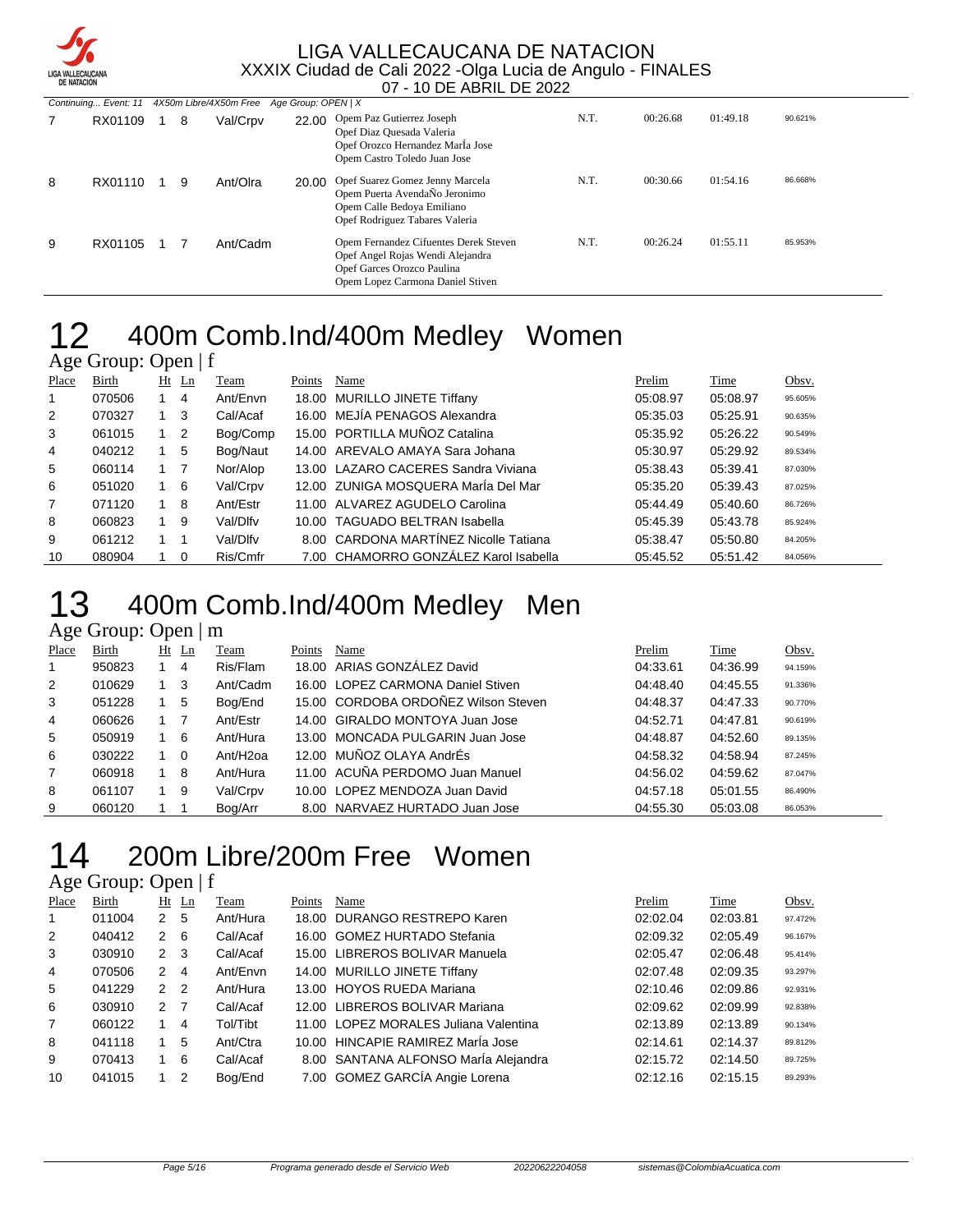

|    |        |     | Continuing Event: 14 200m Libre/200m Free Age Group: OPEN   F |                                    |          |          |         |
|----|--------|-----|---------------------------------------------------------------|------------------------------------|----------|----------|---------|
| 11 | 060926 | 2 8 | Cal/Acaf                                                      | 6.00 BEDOYA CALLE Isabella         | 02:13.60 | 02:15.51 | 89.056% |
| 12 | 021022 |     | Tol/Lnal                                                      | 5.00 VALDES MEDINA Paula Valentina | 02:17.17 | 02:17.02 | 88.075% |
| 13 | 020703 | - 8 | Cal/Acaf                                                      | 4.00 SÁNCHEZ GRAJALES Natalia      | 02:17.54 | 02:17.59 | 87.710% |
| 14 | 050928 | 3   | Val/Navv                                                      | 3.00 PEREZ RAMIREZ MarÍa Jose      | 02:15.58 | 02:17.94 | 87.487% |
| 15 | 070327 |     | Cal/Acaf                                                      | 2.00 MEJÍA PENAGOS Alexandra       | 02:13.37 | 02:20.67 | 85.789% |
|    | 050701 |     | Val/Ortv                                                      | <b>BONILLA VARELA Dayanna</b>      | 02:12.41 | No Show  |         |

# 200m Libre/200m Free Men

Age Group: Open | m

| Place | Birth  |                | $Ht$ Ln        | Team                 | Points | Name                                    | Prelim   | Time     | Obsv.   |
|-------|--------|----------------|----------------|----------------------|--------|-----------------------------------------|----------|----------|---------|
|       | 001205 | $2 \quad 8$    |                | Val/Astr             | 18.00  | MORALES RESTREPO Juan Manuel            | 01:49.07 | 01:49.89 | 99.254% |
| 2     | 021116 | 2 <sub>5</sub> |                | Val/Estv             |        | 16.00 CAMACHO GOMEZ Sebastian David     | 01:52.85 | 01:52.85 | 96.650% |
| 3     | 060210 | 2              | 4              | Ant/Estr             |        | 15.00 ARTEAGA RESTREPO Santiago         | 01:55.17 | 01:53.21 | 96.343% |
| 4     | 990522 | 1.             | 5              | Val/Delv             |        | 14.00 CORREDOR ZABALA Santiago Angel    | 01:57.65 | 01:54.56 | 95.208% |
| 5     | 960428 | 2 <sub>2</sub> |                | Ant/Hura             |        | 13.00 REALES ARRIETA Esnaider Rey       | 01:56.94 | 01:54.80 | 95.009% |
| 6     | 020404 | 1              | $\overline{4}$ | Ant/H <sub>20a</sub> |        | 12.00 ESTRADA QUIROZ AndrÉs             | 01:53.48 | 01:54.92 | 94.910% |
| 7     | 030105 | $2 \quad 1$    |                | Ant/H <sub>20a</sub> | 11.00  | MUÑOZ PEREZ Sebastian                   | 01:55.56 | 01:56.54 | 93.590% |
| 8     | 010921 | $2 \quad 3$    |                | Ris/Tibr             | 10.00  | <b>IDARRAGA ARANGO Jonathan</b>         | 01:56.57 | 01:56.80 | 93.382% |
| 9     | 050221 | $2^{\circ}$    | 6              | Val/Crpv             |        | 8.00 CASTRO TOLEDO Juan Jose            | 01:56.49 | 01:57.19 | 93.071% |
| 10    | 020118 | $1 \quad$      | -3             | Cal/Acaf             |        | 7.00 RODRIGUEZ CASTAÑEDA Jhonatan David | 01:57.67 | 01:57.67 | 92.691% |
| 11    | 011026 | 1              | 6              | Ris/Cmfr             | 6.00   | OSPINA JIMENEZ Sebastian                | 01:58.08 | 01:58.26 | 92.229% |
| 12    | 050311 | 2 <sub>7</sub> |                | Bog/End              | 5.00   | QUINTERO OBANDO Nicholas Andrew         | 01:57.27 | 01:59.48 | 91.287% |
| 13    | 980730 | $1 \quad 7$    |                | Bog/End              | 4.00   | <b>MEDINA RINCON Rafael AndrEs</b>      | 01:58.96 | 01:59.65 | 91.158% |
| 14    | 050712 | 1              | 8              | Ant/Cala             | 3.00   | RAMIREZ ZAPATA Juan Pablo               | 02:01.29 | 02:00.43 | 90.567% |
| 15    | 060113 | $1\quad 2$     |                | Val/Navv             | 2.00   | <b>BLANDON TORRES Juan David</b>        | 01:58.69 | 02:00.59 | 90.447% |
| 16    | 040507 |                |                | Val/Rgbv             |        | 1.00 ARZAYUS JARAMILLO Jose Miquel      | 02:01.07 | 02:02.17 | 89.277% |

### 50m Pecho/50m Breast Women 16 50m Pe<br>Age Group: Open | f

| Place | Birth  |                | $Ht$ Ln        | <b>Team</b>          | Points | Name                                   | Prelim   | Time     | Obsv.   |
|-------|--------|----------------|----------------|----------------------|--------|----------------------------------------|----------|----------|---------|
|       | 040412 | 2 <sub>5</sub> |                | Cal/Acaf             | 18.00  | <b>GOMEZ HURTADO Stefania</b>          | 00:33.17 | 00:32.51 | 99.016% |
| 2     | 910902 | 2              | $\overline{4}$ | Val/Ortv             |        | 16.00 VIVAS POSADA Karina Alexandra    | 00:32.57 | 00:32.60 | 98.742% |
| 3     | 040423 | 2 <sub>2</sub> |                | Ant/H <sub>20a</sub> | 15.00  | AGUDELO VALENZUELA Camila              | 00:35.08 | 00:34.34 | 93.739% |
| 4     | 931118 | $2 \quad 3$    |                | Ris/Flam             |        | 14.00 VELEZ CATANO Salome              | 00:34.66 | 00:34.62 | 92.981% |
| 5     | 040812 | $2 \quad 6$    |                | Bog/Nrvb             |        | 13.00 VASQUEZ BARRIOS Isabella         | 00:34.98 | 00:34.76 | 92.606% |
| 6     | 061007 | 2 <sub>7</sub> |                | Val/Navv             |        | 12.00 VARGAS TRUJILLO Luisa Maria      | 00:35.50 | 00:35.91 | 89.641% |
| 7     | 051119 | $2 \quad 1$    |                | Ant/Lera             |        | 11.00 SERNA RIVERA Ana Sofia           | 00:35.66 | 00:36.15 | 89.046% |
| 8     | 070306 | $2 \quad 8$    |                | Cal/Orcl             |        | 10.00 OCAMPO SALAZAR Salome            | 00:35.67 | 00:36.30 | 88.678% |
| 9     | 060611 | 1              | 4              | Val/Estv             |        | 8.00 CRUZ PEREZ Ana Sofia              | 00:36.82 | 00:36.50 | 88.192% |
| 10    | 071013 | 1              | 6              | Sant/Unio            |        | 7.00 GOMEZ RODRIGUEZ Cristal Margarita | 00:37.33 | 00:36.99 | 87.024% |
| 11    | 010410 | $1 \quad 1$    |                | Cun/Dlfc             |        | 6.00 ALBA SASTOQUE Maria Camila        | 00:37.59 | 00:37.10 | 86.765% |
| 12    | 070423 | $\mathbf{1}$   | 5              | Ant/Hura             |        | 5.00 VASQUEZ HENAO Marla Jose          | 00:36.83 | 00:37.24 | 86.439% |
| 13    | 080722 | $1 \quad 7$    |                | Bog/Comp             | 4.00   | MORENO YOPASA Isabella                 | 00:37.52 | 00:37.52 | 85.794% |
| 14    | 030918 | $1 \quad$      | 3              | Ecu/Kgs              |        | 3.00 REYES JIJON Ivana Lirey           | 00:37.25 | 00:37.64 | 85.521% |
| 15    | 080225 | $1\quad 2$     |                | Ant/Estr             | 2.00   | <b>TAMAYO CABALLERO Sofia</b>          | 00:37.52 | 00:37.67 | 85.453% |
| 16    | 040414 |                | 8              | Ris/Flam             |        | 1.00 GONZÁLEZ ARISMENDI Kely Bivianne  | 00:37.71 | 00:38.19 | 84.289% |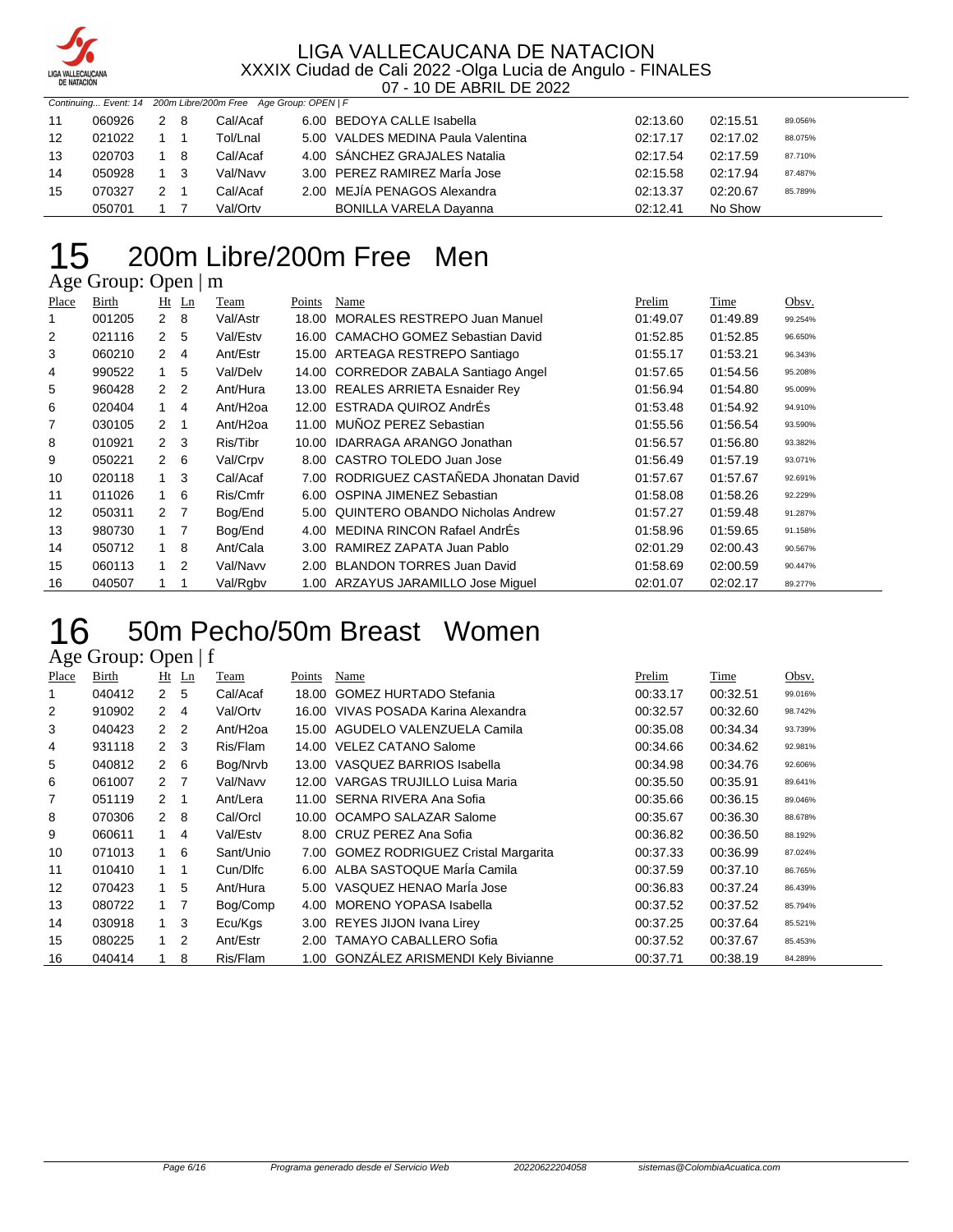

#### 50m Pecho/50m Breast Men  $A$ ge Group: Open  $|m$

|       | $\Delta$ gu Oroup. Open $\parallel$ m |                |                |                      |        |                                        |          |          |         |  |  |  |  |
|-------|---------------------------------------|----------------|----------------|----------------------|--------|----------------------------------------|----------|----------|---------|--|--|--|--|
| Place | Birth                                 |                | $Ht$ Ln        | Team                 | Points | Name                                   | Prelim   | Time     | Obsv.   |  |  |  |  |
| 1     | 990811                                | $\mathbf{2}$   | 4              | Nor/Caza             | 18.00  | CHAVEZ HERRERA Felipe                  | 00:29.70 | 00:29.85 | 91.524% |  |  |  |  |
| 2     | 001228                                | $\mathcal{P}$  | 3              | Ant/H <sub>20a</sub> | 16.00  | <b>MOLINARES VALENCIA Diego Aldair</b> | 00:29.93 | 00:29.86 | 91.494% |  |  |  |  |
| 3     | 020221                                | $\mathcal{P}$  | 5              | Met/Conm             | 15.00  | MARIN RODRIGUEZ Juan Camilo            | 00:29.80 | 00:30.42 | 89.809% |  |  |  |  |
| 4     | 980521                                | $\mathcal{P}$  | 6              | Ant/Olra             |        | 14.00 REYES JIJON Boris Esteban        | 00:30.15 | 00:30.43 | 89.780% |  |  |  |  |
| 5     | 980906                                | 2              | $\overline{2}$ | Ris/Flam             |        | 13.00 DELGADO MARIN Santiago           | 00:30.23 | 00:30.51 | 89.544% |  |  |  |  |
| 6     | 020131                                | 1              | 4              | Cal/Acaf             |        | 12.00 PEREIRA MUÑOZ Simon              | 00:31.05 | 00:30.59 | 89.310% |  |  |  |  |
| 7     | 060120                                | $\overline{2}$ |                | Bog/Arr              | 11.00  | NARVAEZ HURTADO Juan Jose              | 00:30.97 | 00:30.82 | 88.644% |  |  |  |  |
| 8     | 000724                                | $\mathbf{1}$   | 6              | Ant/Olra             |        | 10.00 MAESTRE VALDES Nickoll Alejandro | 00:31.21 | 00:31.02 | 88.072% |  |  |  |  |
| 9     | 030222                                | $\mathcal{P}$  | 7              | Ant/H <sub>20a</sub> | 8.00   | MUÑOZ OLAYA AndrÉs                     | 00:30.34 | 00:31.06 | 87.959% |  |  |  |  |
| 10    | 020220                                | 1              | 5              | Ant/Estr             |        | 7.00 ARTEAGA RESTREPO Alejandro        | 00:31.05 | 00:31.16 | 87.677% |  |  |  |  |
| 11    | 060927                                | $\mathcal{P}$  | 8              | Nor/Spns             | 6.00   | CAPACHO MC CORMICK David Santiago      | 00:31.00 | 00:31.19 | 87.592% |  |  |  |  |
| 12    | 000229                                | 1              | 3              | Bog/Trib             | 5.00   | <b>GONZÁLEZ CARMONA Oscar Ivan</b>     | 00:31.17 | 00:31.20 | 87.564% |  |  |  |  |
| 13    | 060626                                | 1              | 2              | Ant/Estr             | 4.00   | <b>GIRALDO MONTOYA Juan Jose</b>       | 00:31.53 | 00:31.66 | 86.292% |  |  |  |  |
| 14    | 050425                                | 1              | 7              | Qui/Selg             | 3.00   | YEPES LONDOÑO Samuel                   | 00:31.81 | 00:32.15 | 84.977% |  |  |  |  |
| 15    | 050731                                | $\mathbf{1}$   | 8              | Ant/Estr             | 2.00   | <b>CRUZ TABARES Emanuel</b>            | 00:31.86 | 00:32.32 | 84.530% |  |  |  |  |
|       | 051116                                |                |                | Pan/Bpp              |        | TREJOS OCAÑA Edu Enrique               | 00:31.82 | No Show  |         |  |  |  |  |

# 18 200m Espalda/200m Back Women

#### Age Group: Open | f

| Place | <b>Birth</b> |                | $Ht$ Ln | Team     | Points | Name                                 | Prelim   | Time     | Obsv.   |
|-------|--------------|----------------|---------|----------|--------|--------------------------------------|----------|----------|---------|
|       | 060917       | $2 \quad 4$    |         | Bog/Comp |        | 18.00 ROMERO CASTRO Juliana Marla    | 02:28.63 | 02:27.09 | 90.856% |
| 2     | 060707       | 2 <sub>5</sub> |         | Ecu/Kgs  | 16.00  | BECDACH INTRIAGO Samia               | 02:30.33 | 02:27.68 | 90.493% |
| 3     | 020303       | $2 \quad 1$    |         | Val/Estv |        | 15.00 HERNANDEZ DIAZ Valerie Tatiana | 02:36.90 | 02:33.47 | 87.079% |
| 4     | 050114       | 2 7            |         | Cal/Acaf |        | 14.00 OSPINA BETANCUR Sofia          | 02:33.69 | 02:33.69 | 86.954% |
| 5     | 030627       | $2 \quad 6$    |         | Pan/Allp |        | 13.00 MARTINEZ TAMAYO Arianis Yasmin | 02:32.00 | 02:33.70 | 86.949% |
| 6     | 010604       | 2 <sub>2</sub> |         | Ris/Flam |        | 12.00 RENGIFO VIVAS Laura            | 02:33.46 | 02:34.27 | 86.627% |
| 7     | 041216       | 2 <sub>3</sub> |         | Ant/Hura |        | 11.00 ZAPATA CEBALLOS Valentina      | 02:31.17 | 02:35.30 | 86.053% |
| 8     | 060104       | $2 \quad 8$    |         | Val/Accv |        | 10.00 CZERNINSKI ARCHER Ivanna       | 02:37.20 | 02:37.60 | 84.797% |
| 9     | 070128       |                | 5       | Bog/Naut |        | 8.00 ONATE RAMIREZ Adela Maria       | 02:42.00 | 02:41.64 | 82.678% |
| 10    | 060621       | $1 \quad 4$    |         | Bog/Comp | 7.00   | RODRIGUEZ CARDENAS Laura Sofia       | 02:39.97 | 02:42.30 | 82.341% |
| 11    | 050816       | $1 \quad 3$    |         | Bog/End  |        | 6.00 ROZO GARCÍA Ana Sofia           | 02:44.47 | 02:42.71 | 82.134% |
| 12    | 071103       |                | 6       | Bog/End  | 5.00   | <b>PRIETO JAIMES Lucia</b>           | 02:44.61 | 02:49.20 | 78.983% |
|       | 080611       |                | 2       | Val/Estv |        | <b>MORALES CAICEDO Sofia</b>         | 02:44.66 | No Show  |         |

# 200m Espalda/200m Back Men

| Place | Birth  |                | $Ht$ Ln        | Team     | Points | Name                                  | Prelim   | Time     | Obsv.   |
|-------|--------|----------------|----------------|----------|--------|---------------------------------------|----------|----------|---------|
|       | 940329 | 2              | 4              | Ris/Flam |        | 18.00 CESPEDES ECHEVERRI David        | 02:04.83 | 02:04.73 | 93.322% |
| 2     | 010621 | 2 <sub>3</sub> |                | Ris/Flam |        | 16.00 FRANCO HERRERA Samir Junior     | 02:13.96 | 02:10.16 | 89.428% |
| 3     | 060831 | $\mathcal{P}$  | 5              | Ant/Estr |        | 15.00 OSORIO ORTIZ Tomas              | 02:13.76 | 02:13.24 | 87.361% |
| 4     | 991126 | 2 <sub>2</sub> |                | Val/Rgbv |        | 14.00 LOAIZA SERRANO AndrÂ?s Mauricio | 02:18.82 | 02:19.60 | 83.381% |
| 5     | 070319 | 2 <sub>7</sub> |                | Cal/Orcl |        | 13.00 ESCOBAR BANOL Tomas             | 02:19.94 | 02:19.90 | 83.202% |
| 6     | 040107 | 1.             | $\overline{4}$ | Pan/Bpp  |        | 12.00 CASTILLO MATHEUS Cesar Augusto  | 02:23.34 | 02:22.75 | 81.541% |
| 7     | 031214 | $\mathcal{P}$  | -1             | Ris/Cmfr |        | 11.00 CASTAÑO LOPEZ Alejandro         | 02:21.32 | 02:22.79 | 81.518% |
| 8     | 040111 | $\mathcal{P}$  | -8             | Ris/Come |        | 10.00 GUTIERREZ DUENES Melquis AndrÉs | 02:21.55 | 02:22.89 | 81.461% |
| 9     | 050813 | 1.             | 5              | Tol/Tibt |        | 8.00 BRAM MARTINEZ Bryan Steven       | 02:24.72 | 02:24.82 | 80.376% |
| 10    | 031006 |                | -1             | Nor/Spns |        | 7.00 TORRES LIZARAZO Faiber Dubal     | 02:27.13 | 02:25.11 | 80.215% |
| 11    | 070820 | $\mathbf{1}$   | 2              | Val/Astr |        | 6.00 MONTALVO TRIVINO Martin          | 02:26.36 | 02:25.44 | 80.033% |
| 12    | 050829 |                | 3              | Val/Ortv |        | 5.00 COY GOMEZ Carlos Humberto        | 02:24.99 | 02:25.71 | 79.885% |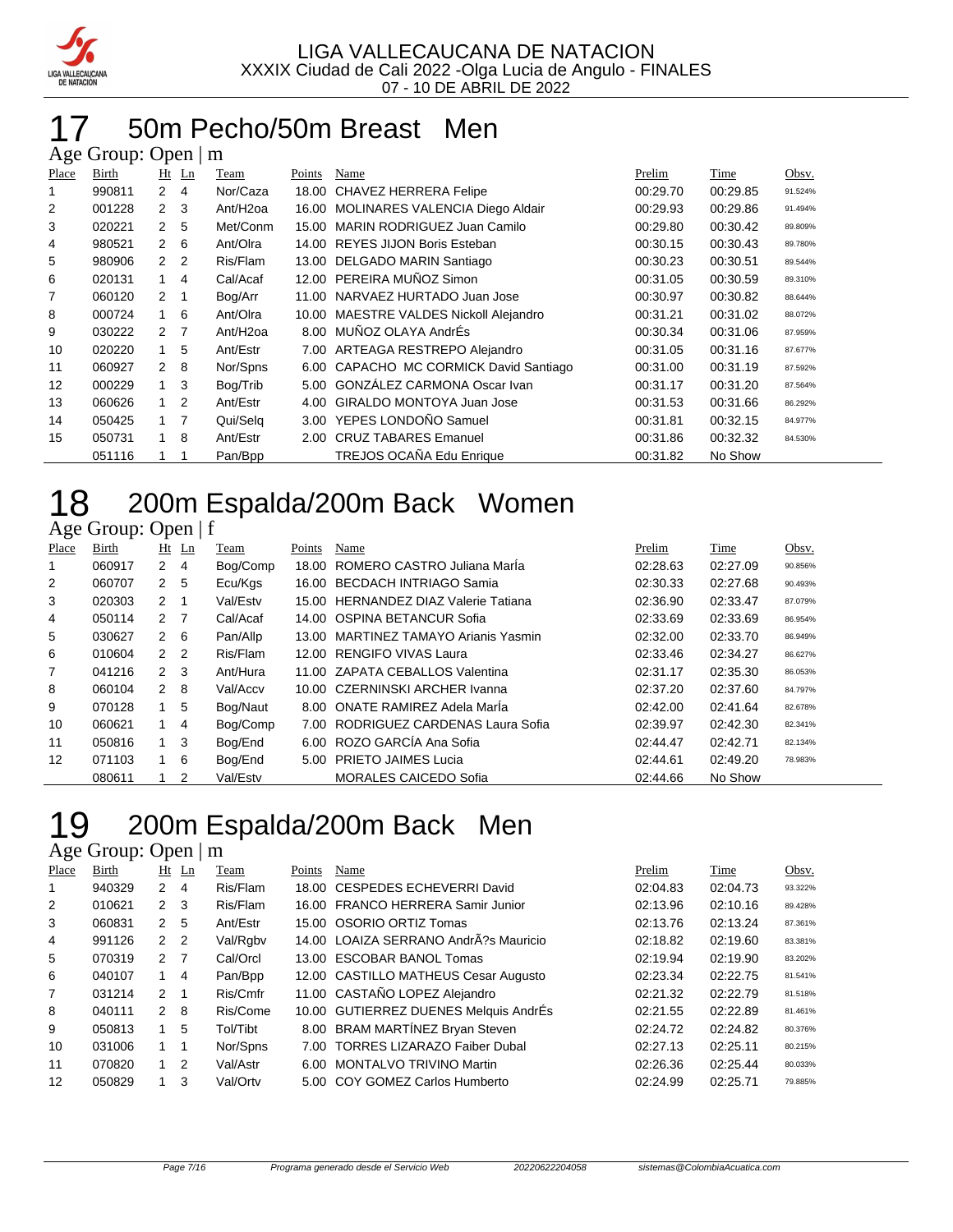

| Continuing Event: 19 200m Espalda/200m Back Age Group: OPEN   M |        |     |     |          |                              |          |                     |  |
|-----------------------------------------------------------------|--------|-----|-----|----------|------------------------------|----------|---------------------|--|
| 13                                                              | 040412 |     |     | Ant/Estr | 4.00 ZULUAGA GOMEZ Miquel    | 02:26.55 | 02:26.16<br>79.639% |  |
| 14                                                              | 061013 | 1 8 |     | Bog/Cols | 3.00 GOMEZ RUIZ David Arturo | 02:27.62 | 02:26.64<br>79.378% |  |
| 15                                                              | 050330 | 1 6 |     | Bog/Comp | 2.00 LAFAURIE FONSECA Thomas | 02:26.19 | 02:28.36<br>78.458% |  |
|                                                                 | 030724 |     | 2 6 | Ris/Flam | FORERO BONILLA Jacobo        | 02:17.10 | Disgualified        |  |

#### 20 4X100m Libre/4X100m Free Women  $\Delta$ ge  $\mathcal{L}$

|       | $\Delta g$ c Oroup. Open   1 |   |         |          |        |                                                                                                                                          |          |             |          |         |
|-------|------------------------------|---|---------|----------|--------|------------------------------------------------------------------------------------------------------------------------------------------|----------|-------------|----------|---------|
| Place | <b>Birth</b>                 |   | $Ht$ Ln | Team     | Points | Name                                                                                                                                     | Prelim   | T.1th.Relay | T.Team   | Obsv.   |
| 1     | RF02004                      | 1 | 4       | Cal/Acaf | 36.00  | Opef Bedoya Calle Isabella<br>Opef Libreros Bolivar Manuela<br>Opef Santana Alfonso Marla Alejandra<br>Opef Gomez Hurtado Stefania       | 03:55.39 | 00:59.92    | 04:01.79 | 93.536% |
| 2     | RF02001                      |   | 5       | Ant/Hura | 32.00  | Opef Durango Restrepo Karen<br>Opef Zapata Ceballos Valentina<br>Opef Amaya Taborda Loren Melissa<br>Opef Hoyos Rueda Mariana            | 04:02.83 | 00:57.83    | 04:08.42 | 91.039% |
| 3     | RF02006                      | 1 | 7       | Val/Estv | 30.00  | Opef Landauer Hernandez Ixchell<br>Opef Reyes Briceno Laura Catalina<br>Opef Cruz Perez Ana Sofia<br>Opef Hernandez Diaz Valerie Tatiana | N.T.     | 01:01.13    | 04:10.63 | 90.237% |
| 4     | RF02003                      | 1 | 6       | Ris/Flam | 28.00  | Opef MartÍnez Veloza Natalia<br>Opef Velez Catano Salome<br>Opef Betancur Arias Luisa Marla<br>Opef Rengifo Vivas Laura                  | N.T.     | 01:06.22    | 04:20.40 | 86.851% |
| 5     | RF02002                      | 1 | 3       | Ant/Estr | 26.00  | Opef Rojas Alvarez Carolina<br>Opef Alvarez Agudelo Carolina<br>Opef Velez Palacio Salome<br>Opef Ortiz Ayala Ana Marla                  | N.T.     | 01:05.73    | 04:22.55 | 86.140% |
| 6     | RF02005                      |   | 2       | Bog/Comp | 24.00  | Opef Portilla MuÑoz Catalina<br>Opef Rodriguez Cardenas Laura Sofia<br>Opef GonzÁlez Bernal Sofia<br>Opef Romero Castro Juliana Marla    | N.T.     | 01:06.86    | 04:26.85 | 84.752% |

#### 21 4X100m Libre/4X100m Free Men Age Group: Open | m

|       | $T_{\rm SC}$ Oroup. Open $\parallel$ |    |    |          |        |                                                                                                                                              |          |             |          |         |
|-------|--------------------------------------|----|----|----------|--------|----------------------------------------------------------------------------------------------------------------------------------------------|----------|-------------|----------|---------|
| Place | Birth                                | Ht | Ln | Team     | Points | Name                                                                                                                                         | Prelim   | T.1th.Relay | T.Team   | Obsv.   |
|       | RM02104                              |    | 2  | Ris/Flam | 36.00  | Opem Arias GonzÁlez David<br>Opem Cespedes Echeverri David<br>Opem Forero Bonilla Jacobo<br>Opem Franco Herrera Samir Junior                 | N.T.     | 00:52.40    | 03:33.36 | 95.369% |
| 2     | RM02101                              |    | 4  | Ant/Hura | 32.00  | Opem Pulgarin Monsalve Juan David<br>Opem Rendon Zuleta Juan Diego<br>Opem Gallego Cano Daniel Alejandro<br>Opem Reales Arrieta Esnaider Rey | 03:34.28 | 00:54.13    | 03:34.89 | 94.690% |
| 3     | RM02106                              |    | 7  | Ant/H2oa | 30.00  | Opem Calle SÁnchez Julian<br>Opem Molinares Valencia Diego Aldair<br>Opem Estrada Quiroz AndrÉs<br>Opem Arias Escudero AndrÉs                | N.T.     | 00:54.67    | 03:35.07 | 94.611% |
| 4     | RM02103                              |    | 5  | Ant/Estr | 28.00  | Opem Osorio Ortiz Tomas<br>Opem Arteaga Restrepo Alejandro<br>Opem Medrano Acosta Jhostyn Yair<br>Opem Arteaga Restrepo Santiago             | 03:36.91 | 00:53.83    | 03:35.78 | 94.300% |
| 5     | RM02105                              |    | 3  | Cal/Acaf | 26.00  | Opem Libreros Bolivar Alejandro<br>Opem LondoÑo Parra NicolÁs<br>Opem Rodriguez CastaÑeda Jhonatan David<br>Opem Pereira MuÑoz Simon         | 03:38.55 | 00:53.11    | 03:36.28 | 94.082% |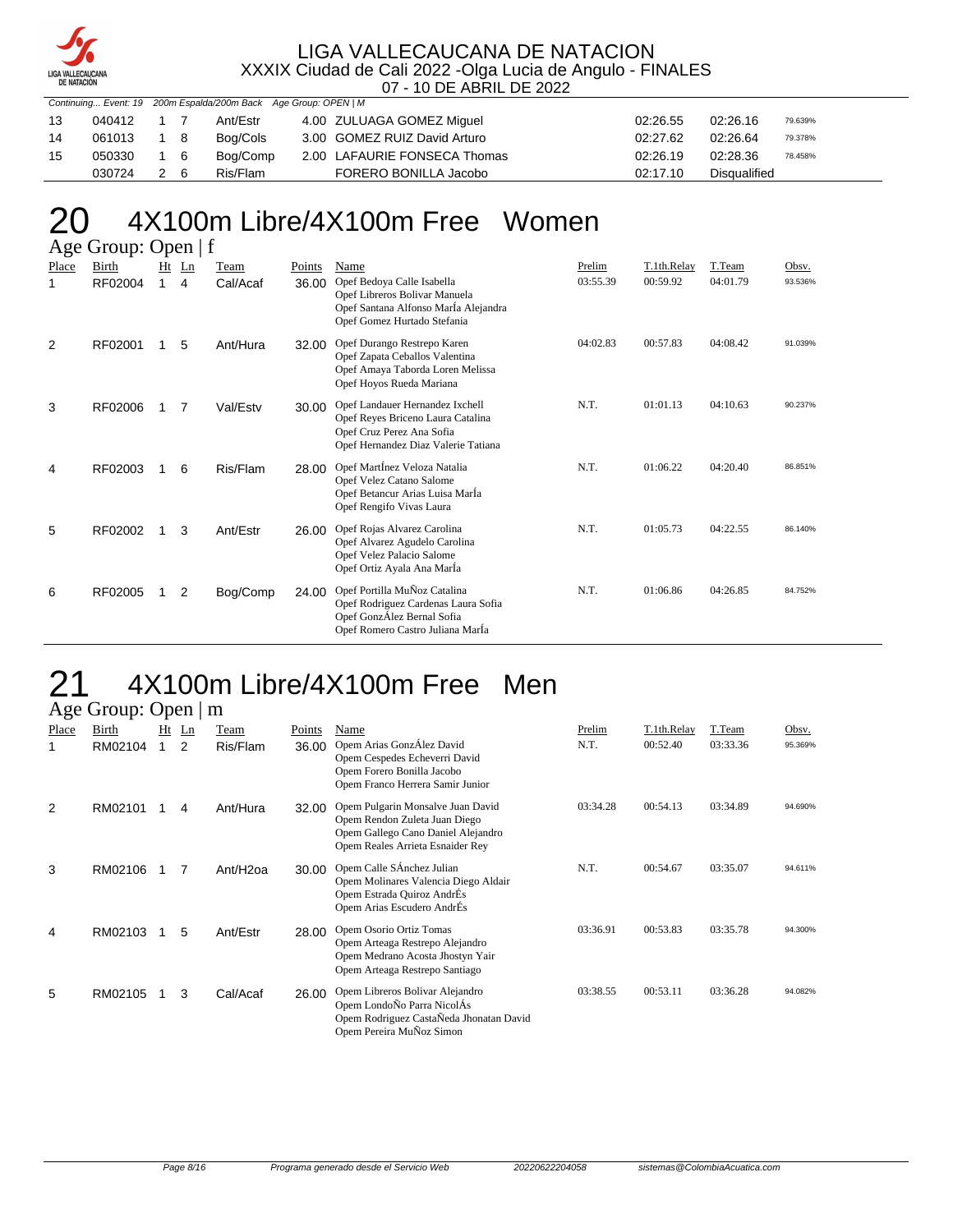

| <b>DE NATACION</b> |         |  |   |                                               |                     |                                                                                                                                                                       |          |          |          |         |
|--------------------|---------|--|---|-----------------------------------------------|---------------------|-----------------------------------------------------------------------------------------------------------------------------------------------------------------------|----------|----------|----------|---------|
|                    |         |  |   | Continuing Event: 21 4X100m Libre/4X100m Free | Age Group: OPEN   M |                                                                                                                                                                       |          |          |          |         |
| 6                  | RM02107 |  |   | Val/Estv                                      |                     | 24.00 Opem Camacho Gomez Sebastian David<br>Opem Gomez Alfaro AndrÉs Mauricio<br>Opem Orozco MuÑoz Luis Enrique<br>Opem Cocuyame Ramos Daniel Andr $\tilde{A}$ ?s     | N.T.     | 00:52.45 | 03:43.40 | 91.083% |
|                    | RM02102 |  | 6 | Qui/Calg                                      |                     | 22.00 Opem Gil Marin Richard Fredy<br>Opem Saldarriaga Ocampo Victor Manuel<br>Opem Murillo Ladino Nicol $\bar{A}$ <sup>*</sup> s<br>Opem Toro Ramirez Juan Sebastian | 03:58.40 | 00:57.56 | 04:00.55 | 84.589% |

# 22 800m Libre/800m Free Women

Age Group: Open | f

| Place          | Birth  |             | $Ht$ Ln                 | Team     | Points | Name                                  | Prelim   | Time     | Obsv.   |
|----------------|--------|-------------|-------------------------|----------|--------|---------------------------------------|----------|----------|---------|
| 1              | 011004 |             | 4                       | Ant/Hura |        | 18.00 DURANGO RESTREPO Karen          | 09:06.19 | 09:09.57 | 95.009% |
| 2              | 070506 | $1 \quad 3$ |                         | Ant/Envn |        | 16.00 MURILLO JINETE Tiffany          | 09:15.69 | 09:13.40 | 94.351% |
| 3              | 030910 | 1 6         |                         | Cal/Acaf |        | 15.00 LIBREROS BOLIVAR Mariana        | 09:24.87 | 09:31.71 | 91.330% |
| 4              | 030910 |             | 5                       | Cal/Acaf |        | 14.00 LIBREROS BOLIVAR Manuela        | 09:12.95 | 09:34.57 | 90.875% |
| 5              | 060122 |             |                         | Tol/Tibt |        | 13.00 LOPEZ MORALES Juliana Valentina | 09:29.83 | 09:41.33 | 89.818% |
| 6              | 041015 | $1\quad 2$  |                         | Bog/End  |        | 12.00 GOMEZ GARCÍA Angie Lorena       | 09:26.94 | 09:46.38 | 89.045% |
| $\overline{7}$ | 050701 | 19          |                         | Val/Ortv |        | 11.00 BONILLA VARELA Dayanna          | 09:42.52 | 09:50.01 | 88.497% |
| 8              | 030430 | $1 \quad 8$ |                         | Val/Astr |        | 10.00 POSSO ALMARIO Marla Paula       | 09:40.17 | 09:57.52 | 87.385% |
| 9              | 050114 |             |                         | Cal/Acaf |        | 8.00 OSPINA BETANCUR Sofia            | 09:37.49 | 09:58.27 | 87.275% |
| 10             | 071211 |             | $\overline{\mathbf{0}}$ | Val/Crpv |        | 7.00 CASTRO TOLEDO Maria Paula        | 09:45.67 | 10:18.40 | 84.434% |

# 800m Libre/800m Free Men

#### Age Group: Open | m

| Place          | Birth  |             | $Ht$ Ln  | Team                 | Points | Name                                    | Prelim   | Time     | Obsv.   |
|----------------|--------|-------------|----------|----------------------|--------|-----------------------------------------|----------|----------|---------|
|                | 001205 |             | 4        | Val/Astr             | 18.00  | MORALES RESTREPO Juan Manuel            | 08:01.04 | 08:09.17 | 98.594% |
| 2              | 021116 |             | 5        | Val/Estv             |        | 16.00 CAMACHO GOMEZ Sebastian David     | 08:33.67 | 08:30.20 | 94.530% |
| 3              | 030105 | $1 \quad 3$ |          | Ant/H <sub>20a</sub> |        | 15.00 MUÑOZ PEREZ Sebastian             | 08:36.25 | 08:36.02 | 93.463% |
| 4              | 050221 | $1\quad 2$  |          | Val/Crpv             |        | 14.00 CASTRO TOLEDO Juan Jose           | 08:37.86 | 08:40.43 | 92.671% |
| 5              | 050627 |             |          | Tol/Tibt             |        | 13.00 OSORIO TOVAR Daniel Santiago      | 08:37.94 | 08:46.86 | 91.540% |
| 6              | 061121 | $1 \quad 1$ |          | Val/Crpv             |        | 12.00 PAZ GUTIERREZ Joseph              | 08:41.66 | 08:48.49 | 91.258% |
| $\overline{7}$ | 010921 | 1           | 9        | Ris/Tibr             |        | 11.00 IDARRAGA ARANGO Jonathan          | 08:59.26 | 08:51.52 | 90.738% |
| 8              | 020404 |             | -8       | Ant/H <sub>20a</sub> |        | 10.00 ESTRADA QUIROZ AndrÉs             | 08:46.81 | 08:54.72 | 90.195% |
| 9              | 020118 |             | -6       | Cal/Acaf             |        | 8.00 RODRIGUEZ CASTAÑEDA Jhonatan David | 08:37.54 | 08:56.67 | 89.867% |
| 10             | 050919 |             | $\Omega$ | Ant/Hura             |        | 7.00 MONCADA PULGARIN Juan Jose         | 09:01.28 | 08:57.69 | 89.697% |

# 24 100m Espalda/100m Back Women

| Place | Birth  |                      | $Ht$ Ln        | Team     | Points | Name                                 | Prelim   | <b>Time</b> | Obsv.   |
|-------|--------|----------------------|----------------|----------|--------|--------------------------------------|----------|-------------|---------|
|       | 060707 | $\mathbf{2}$         | 4              | Ecu/Kgs  |        | 18.00 BECDACH INTRIAGO Samia         | 01:08.43 | 01:08.09    | 89.705% |
| 2     | 060917 | 2                    | 5              | Bog/Comp |        | 16.00 ROMERO CASTRO Juliana Marla    | 01:09.43 | 01:08.25    | 89.495% |
| 3     | 041216 | $\mathcal{P} \equiv$ | - 6            | Ant/Hura |        | 15.00 ZAPATA CEBALLOS Valentina      | 01:09.50 | 01:08.59    | 89.051% |
| 4     | 030318 | $\mathcal{P} \equiv$ | $\overline{2}$ | Val/Estv |        | 14.00 LANDAUER HERNANDEZ Ixchell     | 01:10.17 | 01:09.06    | 88.445% |
| 5     | 030627 | 2                    | 3              | Pan/Allp |        | 13.00 MARTINEZ TAMAYO Arianis Yasmin | 01:09.47 | 01:09.18    | 88.291% |
| 6     | 010604 | $\mathcal{P} \equiv$ | - 7            | Ris/Flam |        | 12.00 RENGIFO VIVAS Laura            | 01:10.52 | 01:09.58    | 87.784% |
| 7     | 020303 |                      | 4              | Val/Estv |        | 11.00 HERNANDEZ DIAZ Valerie Tatiana | 01:12.53 | 01:10.28    | 86.910% |
| 8     | 070501 | $\mathcal{P}$        | -1             | Val/Delv |        | 10.00 MOSQUERA VERGARA Valery        | 01:11.48 | 01:11.01    | 86.016% |
| 9     | 050418 | $\mathcal{P}$        | -8             | Val/Crpv |        | 8.00 DIAZ QUESADA Valeria            | 01:11.70 | 01:12.01    | 84.822% |
| 10    | 060104 |                      | 5              | Val/Accv |        | 7.00 CZERNINSKI ARCHER Ivanna        | 01:12.84 | 01:12.42    | 84.341% |
| 11    | 030416 | 1                    | 3              | Val/Rgbv |        | 6.00 LOAIZA SERRANO Luz Ariadna      | 01:13.95 | 01:13.88    | 82.675% |
| 12    | 080828 | 1                    | $\overline{2}$ | Ant/Estr |        | 5.00 ROJAS ALVAREZ Carolina          | 01:14.69 | 01:14.87    | 81.581% |
| 13    | 040226 |                      |                | Ris/Cmfr |        | 4.00 GIL TAMAYO Valentina            | 01:15.92 | 01:15.62    | 80.772% |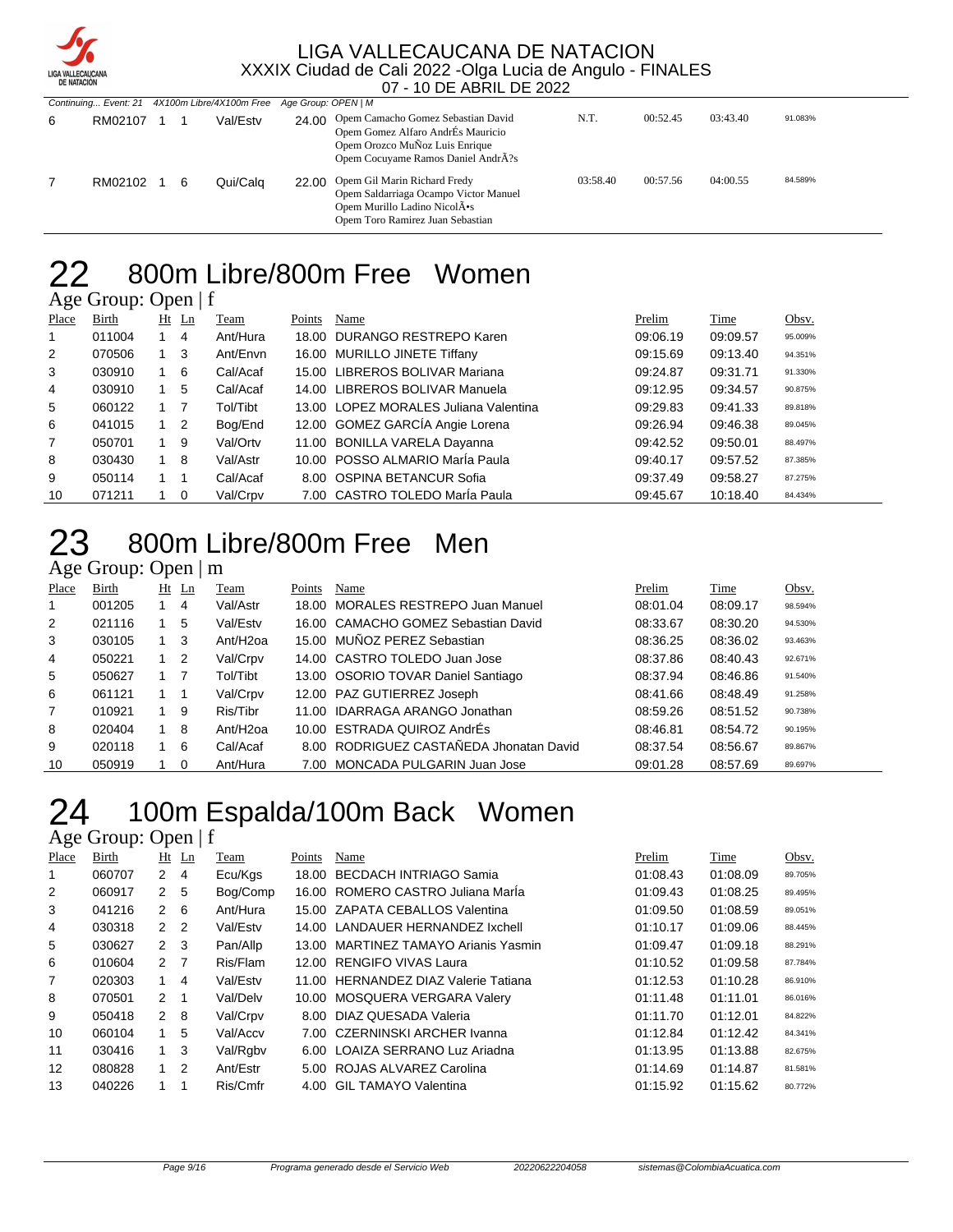

07 - 10 DE ABRIL DE 2022

|     |        |    | Commang Event. Explorer Loparda, Toom Back Ago Group. Or Erv pr |          |                                |          |          |         |  |
|-----|--------|----|-----------------------------------------------------------------|----------|--------------------------------|----------|----------|---------|--|
| -14 | 080611 | 16 |                                                                 | Val/Estv | 3.00 MORALES CAICEDO Sofia     | 01:14.65 | 01:16.49 | 79.854% |  |
| 15  | 070128 |    |                                                                 | Bog/Naut | 2.00 ONATE RAMIREZ Adela Maria | 01:15.71 | 01:16.79 | 79.542% |  |
|     | 060823 |    |                                                                 | Val/Dlfv | TAGUADO BELTRAN Isabella       | 01:15.92 | No Show  |         |  |

# 25 100m Espalda/100m Back Men

Continuing... Event: 24 100m Espalda/100m Back Age Group: OPEN | F

Age Group: Open | m

| Place          | Birth  |               | $Ht$ Ln        | Team     | Points | Name                                   | Prelim   | Time         | Obsv.   |
|----------------|--------|---------------|----------------|----------|--------|----------------------------------------|----------|--------------|---------|
|                | 940329 | 2             | 4              | Ris/Flam | 18.00  | CESPEDES ECHEVERRI David               | 00:57.31 | 00:57.18     | 95.978% |
| 2              | 010621 | $\mathcal{P}$ | 5              | Ris/Flam | 16.00  | <b>FRANCO HERRERA Samir Junior</b>     | 00:59.16 | 00:59.11     | 92.844% |
| 3              | 060831 | $\mathcal{P}$ | 3              | Ant/Estr | 15.00  | OSORIO ORTIZ Tomas                     | 01:00.09 | 00:59.61     | 92.065% |
| 4              | 011023 | 2             | 6              | Val/Rgbv | 14.00  | <b>LOAIZA SERRANO Jesus Estenllos</b>  | 01:00.81 | 01:01.39     | 89.396% |
| 5              | 030410 | 2             | $\overline{7}$ | Boy/Duhu |        | 13.00 PANTOJA AVILA Luis Felipe        | 01:02.78 | 01:01.60     | 89.091% |
| 6              | 060120 | $\mathcal{P}$ | 2              | Bog/Arr  | 12.00  | NARVAEZ HURTADO Juan Jose              | 01:01.82 | 01:02.04     | 88.459% |
| $\overline{7}$ | 060113 | $\mathbf{1}$  | 4              | Val/Navv | 11.00  | <b>BLANDON TORRES Juan David</b>       | 01:03.41 | 01:02.46     | 87.864% |
| 8              | 991126 | $\mathcal{P}$ | 8              | Val/Rgbv |        | 10.00 LOAIZA SERRANO AndrÂ?s Mauricio  | 01:03.17 | 01:02.68     | 87.556% |
| 9              | 050712 | 1             | 5              | Ant/Cala | 8.00   | RAMIREZ ZAPATA Juan Pablo              | 01:03.61 | 01:02.94     | 87.194% |
| 10             | 040111 | $\mathcal{P}$ | 1              | Ris/Come | 7.00   | <b>GUTIERREZ DUENES Melquis AndrEs</b> | 01:03.06 | 01:03.46     | 86.480% |
| 11             | 050930 | 1             | 7              | Ecu/Kgs  | 6.00   | DELGADO RODRIGUEZ Milton Orlando       | 01:06.12 | 01:05.52     | 83.761% |
| 12             | 031214 | $\mathbf{1}$  | 2              | Ris/Cmfr |        | 5.00 CASTAÑO LOPEZ Alejandro           | 01:06.11 | 01:06.50     | 82.526% |
| 13             | 050207 | 1             | 8              | Ant/Envn | 4.00   | LOPEZ BERNAL Julian                    | 01:06.59 | 01:06.91     | 82.021% |
| 14             | 051109 | $\mathbf{1}$  | 1              | Val/Navv | 3.00   | MARMOLEJO URIBE Sebastian              | 01:06.46 | 01:09.21     | 79.295% |
| 15             | 070319 | 1             | 6              | Cal/Orcl | 2.00   | <b>ESCOBAR BANOL Tomas</b>             | 01:04.42 | 01:11.40     | 76.863% |
|                | 040107 |               | 3              | Pan/Bpp  |        | <b>CASTILLO MATHEUS Cesar Augusto</b>  | 01:03.85 | Disqualified |         |

# 26 50m Mariposa/50m Fly Women

#### Age Group: Open | f

| Place | Birth  |                | $Ht$ Ln        | Team     | Points            | Name                               | Prelim   | Time     | Obsv.   |
|-------|--------|----------------|----------------|----------|-------------------|------------------------------------|----------|----------|---------|
|       | 020611 | $\mathbf{2}$   | 4              | Val/Astr | 18.00             | MELO BARRERA Laura Sofia           | 00:28.42 | 00:28.58 | 93.562% |
| 2     | 030929 | $\mathbf{2}$   | $\overline{2}$ | Val/Estv |                   | 16.00 REYES BRICENO Laura Catalina | 00:29.66 | 00:29.02 | 92.143% |
| 3     | 041216 | 2 <sub>3</sub> |                | Ant/Hura | 15.00             | ZAPATA CEBALLOS Valentina          | 00:29.40 | 00:29.09 | 91.922% |
| 4     | 050928 | $\mathbf{2}$   | $\overline{7}$ | Val/Navv |                   | 14.00 PEREZ RAMIREZ Marla Jose     | 00:29.67 | 00:29.25 | 91.419% |
| 5     | 060926 | $\mathbf{2}$   | 5              | Cal/Acaf | 13.00             | <b>BEDOYA CALLE Isabella</b>       | 00:29.32 | 00:29.33 | 91.169% |
| 6     | 041229 | 2              | - 6            | Ant/Hura | 12.00             | <b>HOYOS RUEDA Mariana</b>         | 00:29.48 | 00:29.50 | 90.644% |
| 7     | 930922 | $\overline{2}$ | 8              | Ant/Cala | 11.00             | MUÑOZ MUÑOZ MarÍa Paola            | 00:30.03 | 00:29.89 | 89.461% |
| 8     | 060802 | $\mathcal{P}$  | -1             | Ant/Envn |                   | 10.00 GONZALEZ BARRANTES Manuela   | 00:30.00 | 00:29.93 | 89.342% |
| 9     | 060823 | 1              | 4              | Val/Dlfv | 8.00              | <b>TAGUADO BELTRAN Isabella</b>    | 00:30.32 | 00:30.39 | 87.989% |
| 10    | 060505 | 1              | 3              | Val/Crpv | 7.00              | OROZCO HERNANDEZ Marla Jose        | 00:30.99 | 00:30.71 | 87.073% |
| 11    | 070327 | 1              | 5              | Cal/Acaf | 6.00              | MEJIA PENAGOS Alexandra            | 00:30.78 | 00:30.83 | 86.734% |
| 12    | 040913 |                | $\overline{7}$ | Ris/Cmfr | 5.00              | MUÑOZ VILLADA Valeria              | 00:31.28 | 00:30.98 | 86.314% |
| 13    | 050829 | 1              | $\overline{2}$ | Ant/Lera | 4.00              | NARANJO GOMEZ Valentina            | 00:31.18 | 00:30.99 | 86.286% |
| 14    | 041012 | 1.             | 8              | Val/Navv | 3.00 <sub>1</sub> | <b>BETANCUR CORREDOR Gabriela</b>  | 00:31.39 | 00:31.11 | 85.953% |
| 15    | 050418 | 1              | - 6            | Val/Crpv | 2.00              | DIAZ QUESADA Valeria               | 00:31.02 | 00:31.16 | 85.815% |
| 16    | 050402 |                |                | Val/Navv |                   | 1.00 CARDONA PLAZA Karoll Sofia    | 00:31.32 | 00:31.29 | 85.459% |

# 50m Mariposa/50m Fly Men

| Place | Birth  | Ht Ln |                | Team     | Points | Name                                 | Prelim   | <b>Time</b> | Obsv.   |
|-------|--------|-------|----------------|----------|--------|--------------------------------------|----------|-------------|---------|
|       | 960428 | 2 5   |                | Ant/Hura |        | 18.00 REALES ARRIETA Esnaider Rey    | 00:25.19 | 00:24.58    | 97.600% |
| 2     | 001205 | 2 3   |                | Val/Astr |        | 16.00 MORALES RESTREPO Juan Manuel   | 00:25.21 | 00:24.87    | 96.462% |
| 3     | 950823 | 2     | $\overline{4}$ | Ris/Flam |        | 15.00 ARIAS GONZÁLEZ David           | 00:25.05 | 00:24.92    | 96.268% |
| 4     | 030103 | 2 6   |                | Val/Astr |        | 14.00 CASTILLO PRIMERO Andres Felipe | 00:25.76 | 00:25.23    | 95.085% |
| 5     | 020719 |       |                | Cal/Acaf |        | 13.00 LIBREROS BOLIVAR Alejandro     | 00:25.78 | 00:25.49    | 94.115% |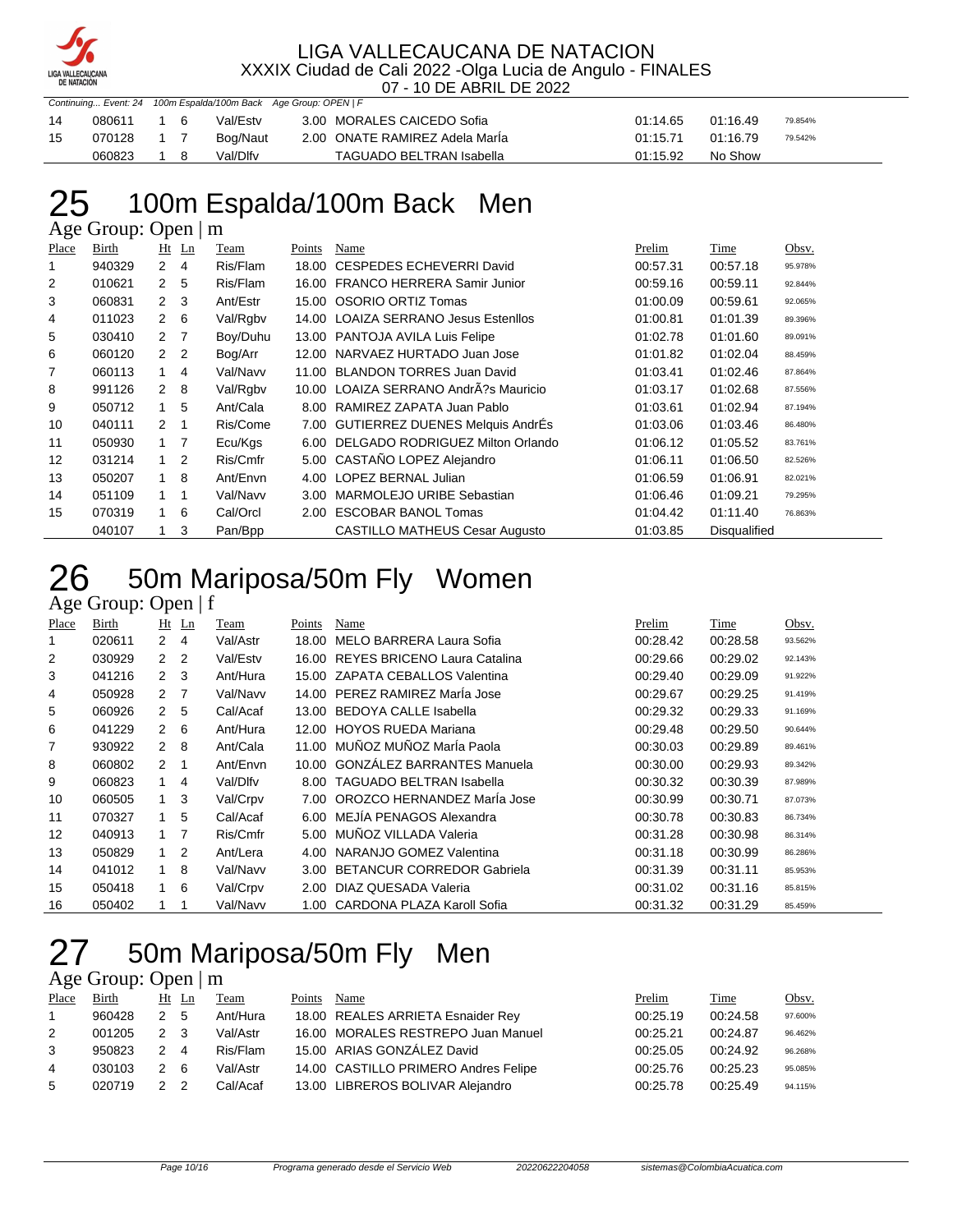

|    | 50m Mariposa/50m Fly Age Group: OPEN   M<br>Continuing Event: 27 |             |     |          |  |                                      |          |          |         |  |
|----|------------------------------------------------------------------|-------------|-----|----------|--|--------------------------------------|----------|----------|---------|--|
| 6  | 011026                                                           | 2           |     | Ris/Cmfr |  | 12.00 OSPINA JIMENEZ Sebastian       | 00:25.80 | 00:25.81 | 92.948% |  |
| 7  | 060831                                                           | 2           | -1  | Ant/Estr |  | 11.00 OSORIO ORTIZ Tomas             | 00:26.39 | 00:26.10 | 91.916% |  |
| 8  | 011103                                                           |             | -3  | Bog/Naut |  | 10.00 QUEVEDO LAVERDE Sebastian      | 00:26.60 | 00:26.22 | 91.495% |  |
| 9  | 980730                                                           | $2^{\circ}$ | - 8 | Bog/End  |  | 8.00 MEDINA RINCON Rafael AndrÉs     | 00:26.40 | 00:26.25 | 91.390% |  |
| 10 | 931201                                                           |             | 4   | Val/Astr |  | 7.00 FERNANDEZ OCAMPO Rafael Esteban | 00:26.50 | 00:26.27 | 91.321% |  |
| 11 | 050924                                                           |             | 5   | Bog/End  |  | 6.00 GALINDO CABALLERO Tomas         | 00:26.51 | 00:26.58 | 90.256% |  |
| 11 | 050804                                                           | $1\quad 6$  |     | Val/Astr |  | 6.00 TORRES HERNANDEZ Juan Jose      | 00:26.63 | 00:26.58 | 90.256% |  |
| 13 | 050127                                                           |             | 8   | Val/Crpv |  | 4.00 GARCIA CANAS Juan AndrÉs        | 00:26.76 | 00:26.65 | 90.019% |  |
| 14 | 000820                                                           |             |     | Val/Delv |  | 3.00 SERNA SERNA Jorge Marlon        | 00:26.67 | 00:26.71 | 89.817% |  |
| 15 | 971220                                                           | $1 \quad 1$ |     | Ant/Hura |  | 2.00 PULGARIN MONSALVE Juan David    | 00:26.74 | 00:26.72 | 89.783% |  |
| 16 | 060210                                                           |             | 2   | Ant/Estr |  | 1.00 ARTEAGA RESTREPO Santiago       | 00:26.66 | 00:26.77 | 89.615% |  |

# 200m Pecho/200m Breast Women

### Age Group: Open | f

| Place | Birth  | Ht             | $\mathbf{L}$ n | Team                 | Points | Name                                     | Prelim   | Time     | Obsv.   |
|-------|--------|----------------|----------------|----------------------|--------|------------------------------------------|----------|----------|---------|
|       | 910902 | $\mathbf{2}$   | $\overline{4}$ | Val/Ortv             | 18.00  | VIVAS POSADA Karina Alexandra            | 02:41.20 | 02:39.29 | 96.177% |
| 2     | 040423 | $2^{\circ}$    | 5              | Ant/H <sub>20a</sub> | 16.00  | AGUDELO VALENZUELA Camila                | 02:47.94 | 02:44.20 | 93.301% |
| 3     | 931118 | $2 \quad 3$    |                | Ris/Flam             | 15.00  | <b>VELEZ CATANO Salome</b>               | 02:48.02 | 02:46.26 | 92.145% |
| 4     | 040812 | 2 <sub>2</sub> |                | Bog/Nrvb             | 14.00  | VASQUEZ BARRIOS Isabella                 | 02:51.97 | 02:49.18 | 90.554% |
| 5     | 040212 | 2 <sub>7</sub> |                | Bog/Naut             | 13.00  | AREVALO AMAYA Sara Johana                | 02:53.99 | 02:51.35 | 89.408% |
| 6     | 061007 | $2 \quad 6$    |                | Val/Navv             | 12.00  | VARGAS TRUJILLO Luisa Maria              | 02:51.95 | 02:53.75 | 88.173% |
| 7     | 060611 | $\mathbf{1}$   | 4              | Val/Estv             |        | 11.00 CRUZ PEREZ Ana Sofia               | 02:54.29 | 02:54.29 | 87.899% |
| 8     | 050525 |                | 5              | Ant/Cala             |        | 10.00 CASTILLO PALACIO Ana Marla         | 02:55.38 | 02:54.82 | 87.633% |
| 9     | 070306 | $2 \quad 8$    |                | Cal/Orcl             |        | 8.00 OCAMPO SALAZAR Salome               | 02:54.06 | 02:55.33 | 87.378% |
| 10    | 071013 | $\mathbf{1}$   | 3              | Sant/Unio            | 7.00   | <b>GOMEZ RODRIGUEZ Cristal Margarita</b> | 02:55.85 | 02:55.66 | 87.214% |
| 11    | 051119 | $2 \quad 1$    |                | Ant/Lera             |        | 6.00 SERNA RIVERA Ana Sofia              | 02:54.03 | 02:57.61 | 86.256% |
| 12    | 070423 | $1\quad 2$     |                | Ant/Hura             |        | 5.00 VASQUEZ HENAO Marla Jose            | 03:01.55 | 02:59.16 | 85.510% |
| 13    | 030918 |                | 6              | Ecu/Kgs              | 4.00   | REYES JIJON Ivana Lirey                  | 03:01.10 | 02:59.70 | 85.253% |
| 14    | 061015 | $\mathbf{1}$   | 8              | Bog/Comp             | 3.00   | PORTILLA MUÑOZ Catalina                  | 03:04.34 | 03:02.34 | 84.019% |
| 15    | 010410 | $\mathbf{1}$   | 7              | Cun/Dlfc             | 2.00   | ALBA SASTOQUE MarÍa Camila               | 03:02.59 | 03:02.48 | 83.954% |
| 16    | 050224 |                |                | Ris/Flam             | 1.00   | <b>BETANCUR ARIAS Mariana</b>            | 03:03.63 | 03:06.48 | 82.154% |

# 200m Pecho/200m Breast Men

| Place          | Birth  |                | $Ht$ Ln        | Team     | Points | Name                                   | Prelim   | Time     | Obsv.   |
|----------------|--------|----------------|----------------|----------|--------|----------------------------------------|----------|----------|---------|
|                | 001228 | $\mathcal{P}$  | 4              | Ant/H2oa | 18.00  | MOLINARES VALENCIA Diego Aldair        | 02:20.23 | 02:20.55 | 93.646% |
| $\overline{2}$ | 030222 | $\overline{2}$ | 5              | Ant/H2oa | 16.00  | MUÑOZ OLAYA AndrÉs                     | 02:24.94 | 02:21.88 | 92.769% |
| 3              | 020131 | $\mathcal{P}$  | 3              | Cal/Acaf |        | 15.00 PEREIRA MUÑOZ Simon              | 02:27.45 | 02:25.00 | 90.772% |
| 4              | 000229 | 2              | $\overline{2}$ | Bog/Trib |        | 14.00 GONZÁLEZ CARMONA Oscar Ivan      | 02:31.40 | 02:30.63 | 87.380% |
| 5              | 020428 | $\mathcal{P}$  | 6              | Ant/Hura |        | 13.00 DURANGO HINCAPIE Dilan Mateo     | 02:31.30 | 02:31.64 | 86.798% |
| 6              | 980521 | $\mathcal{P}$  | 8              | Ant/Olra |        | 12.00 REYES JIJON Boris Esteban        | 02:35.18 | 02:33.10 | 85.970% |
| 7              | 060918 | $\mathcal{P}$  | $\overline{7}$ | Ant/Hura |        | 11.00 ACUÑA PERDOMO Juan Manuel        | 02:32.49 | 02:33.44 | 85.779% |
| 8              | 000724 | $\mathcal{P}$  | 1              | Ant/Olra |        | 10.00 MAESTRE VALDES Nickoll Alejandro | 02:35.04 | 02:34.46 | 85.213% |
| 9              | 020220 | 1              | 2              | Ant/Estr |        | 8.00 ARTEAGA RESTREPO Alejandro        | 02:37.58 | 02:35.01 | 84.911% |
| 10             | 061107 | 1              | 3              | Val/Crpv | 7.00   | LOPEZ MENDOZA Juan David               | 02:37.25 | 02:35.31 | 84.747% |
| 11             | 040822 |                | 6              | Val/Estv | 6.00   | MORENO POLO Juan David                 | 02:37.46 | 02:36.69 | 84.000% |
|                | 980906 | 1.             | 7              | Ris/Flam |        | DELGADO MARIN Santiago                 | 02:37.63 | No Show  |         |
|                | 060626 |                |                | Ant/Estr |        | GIRALDO MONTOYA Juan Jose              | 02:38.68 | No Show  |         |
|                | 020221 | 1              | 5              | Met/Conm |        | MARIN RODRIGUEZ Juan Camilo            | 02:37.04 | No Show  |         |
|                | 051116 |                | 4              | Pan/Bpp  |        | TREJOS OCAÑA Edu Enrique               | 02:36.39 | No Show  |         |
|                | 050425 |                | 8              | Qui/Sela |        | YEPES LONDOÑO Samuel                   | 02:39.10 | No Show  |         |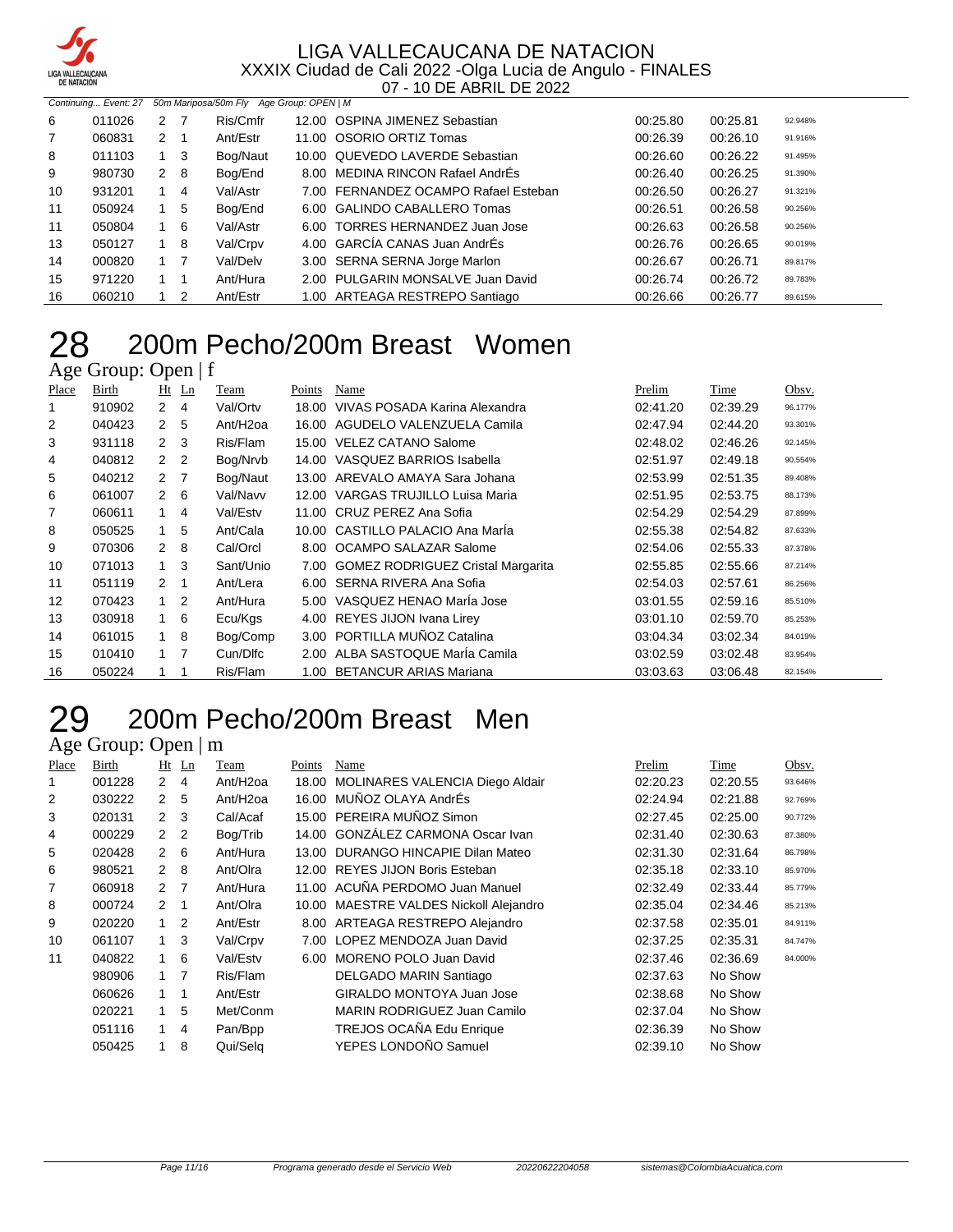

Continuing... Event: 30 4X100m Comb/4X100m Med Age Group: OPEN | F

# 30 4X100m Comb/4X100m Med Women

|       | Age Group: Open   f |   |       |          |        |                                                                                                                                          |          |             |          |         |  |  |  |  |
|-------|---------------------|---|-------|----------|--------|------------------------------------------------------------------------------------------------------------------------------------------|----------|-------------|----------|---------|--|--|--|--|
| Place | Birth               |   | Ht Ln | Team     | Points | Name                                                                                                                                     | Prelim   | T.1th.Relay | T.Team   | Obsv.   |  |  |  |  |
|       | RF03005             | 1 | 2     | Cal/Acaf | 36.00  | Opef Ospina Betancur Sofia<br>Opef Gomez Hurtado Stefania<br>Opef Libreros Bolivar Manuela<br>Opef Bedoya Calle Isabella                 | N.T.     | 01:11.40    | 04:27.02 | 94.660% |  |  |  |  |
| 2     | RF03001             |   | 4     | Ant/Hura | 32.00  | Opef Zapata Ceballos Valentina<br>Opef Vasquez Henao MarÍa Jose<br>Opef Hoyos Rueda Mariana<br>Opef Durango Restrepo Karen               | 04:28.22 | 01:11.84    | 04:36.71 | 91.345% |  |  |  |  |
| 3     | RF03006             |   | 5     | Val/Estv | 30.00  | Opef Landauer Hernandez Ixchell<br>Opef Cruz Perez Ana Sofia<br>Opef Reyes Briceno Laura Catalina<br>Opef Hernandez Diaz Valerie Tatiana | 04:36.02 | 01:08.74    | 04:36.95 | 91.266% |  |  |  |  |
| 4     | RF03004             |   | 3     | Ris/Flam | 28.00  | Opef Rengifo Vivas Laura<br>Opef Velez Catano Salome<br>Opef Martinez Veloza Natalia<br>Opef Betancur Arias Luisa MarÍa                  | 04:42.03 | 01:11.07    | 04:46.77 | 88.140% |  |  |  |  |
| 5     | RF03003             |   | 6     | Ant/Estr | 26.00  | Opef Rojas Alvarez Carolina<br>Opef Ortiz Ayala Ana Marla<br>Opef Alvarez Agudelo Carolina<br>Opef Velez Palacio Salome                  | 04:50.45 | 01:16.87    | 04:59.66 | 84.349% |  |  |  |  |

### 31 4X100m Comb/4X100m Med Men

| ب                     | л.               |         |                      |                      |                        |                                                                                                                                                                |                |                         |                    |                  |
|-----------------------|------------------|---------|----------------------|----------------------|------------------------|----------------------------------------------------------------------------------------------------------------------------------------------------------------|----------------|-------------------------|--------------------|------------------|
| Place<br>$\mathbf{1}$ | Birth<br>RM03108 | Ht<br>1 | Ln<br>$\overline{7}$ | Team<br>Ant/Hura     | <b>Points</b><br>36.00 | Name<br>Opem Reales Arrieta Esnaider Rey<br>Opem AcuÑa Perdomo Juan Manuel<br>Opem Pulgarin Monsalve Juan David<br>Opem Rendon Zuleta Juan Diego               | Prelim<br>N.T. | T.1th.Relay<br>01:31.90 | T.Team<br>04:00.27 | Obsv.<br>91.838% |
| 2                     | RM03111          |         | 8                    | Ant/H <sub>20a</sub> | 32.00                  | Opem Estrada Quiroz AndrÉs<br>Opem MuÑoz Olaya AndrÉs<br>Opem MuÑoz Perez Sebastian<br>Opem Arias Escudero AndrÉs                                              | N.T.           | 01:03.66                | 04:03.70           | 90.546%          |
| 3                     | RM03104          |         | 5                    | Ant/Estr             | 30.00                  | Opem Osorio Ortiz Tomas<br>Opem Cruz Tabares Emanuel<br>Opem Henao Mesa Tomas<br>Opem Arteaga Restrepo Santiago                                                | 04:02.04       | 01:01.66                | 04:09.33           | 88.501%          |
| 4                     | RM03109          |         | 1                    | Ant/Olra             | 28.00                  | Opem Calle Bedoya Emiliano<br>Opem Reyes Jijon Boris Esteban<br>Opem Puerta AvendaÑo Jeronimo<br>Opem Maestre Valdes Nickoll Alejandro                         | N.T.           | 01:10.00                | 04:20.45           | 84.723%          |
| 5                     | RM03103          |         | 6                    | Ant/Envn             | 26.00                  | Opem Lopez Bernal Julian<br>Opem Velez Giraldo Jose David<br>Opem Giraldo Arbelaez Juan Jose<br>Opem Benavides Torres Juan Esteban                             | 04:17.51       | 01:08.43                | 04:24.23           | 83.511%          |
| 6                     | RM03107          |         | 2                    | Qui/Calq             | 24.00                  | Opem Murillo Ladino Nicol $\bar{A}$ <sup>o</sup> s<br>Opem Cardona Castro Daniel Alejandro<br>Opem Gil Marin Richard Fredy<br>Opem Toro Ramirez Juan Sebastian | 04:37.01       | 01:09.86                | 04:39.81           | 78.861%          |
|                       | RM03106          |         | 4                    | Ris/Flam             |                        | Opem Cespedes Echeverri David<br>Opem Delgado Marin Santiago<br>Opem Arias GonzÁlez David<br>Opem Franco Herrera Samir Junior                                  | 03:52.23       | N.T.                    | Disqualified       |                  |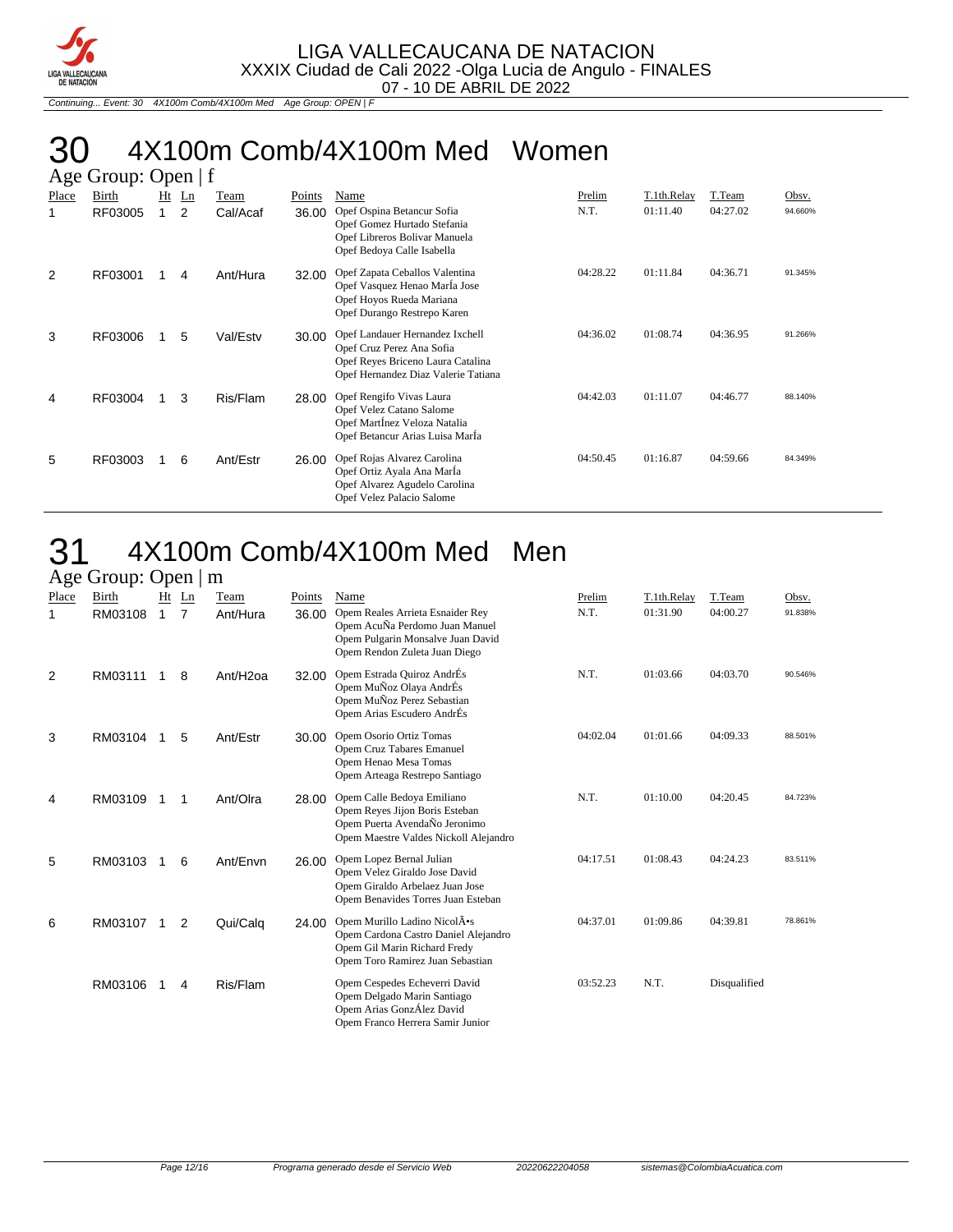

Continuing... Event: 31 4X100m Comb/4X100m Med Age Group: OPEN | M RM03110 1 3 Val/Estv Opem Camacho Gomez Sebastian David 04:08.03 N.T. Disqualified Opem Moreno Polo Juan David Opem Gomez Alfaro AndrÉs Mauricio Opem Cocuyame Ramos Daniel AndrÃ?s

#### 400m Libre/400m Free Women Age Group: Open | f

| Place          | Birth  |                | $Ht$ Ln        | Team     | Points | Name                                  | Prelim   | <b>Time</b> | Obsv.   |
|----------------|--------|----------------|----------------|----------|--------|---------------------------------------|----------|-------------|---------|
|                | 070506 | $2 \quad 4$    |                | Ant/Envn |        | 18.00 MURILLO JINETE Tiffany          | 04:32.92 | 04:29.50    | 94.471% |
| $\overline{2}$ | 030910 | 2 <sub>5</sub> |                | Cal/Acaf |        | 16.00 LIBREROS BOLIVAR Mariana        | 04:37.57 | 04:35.99    | 92.250% |
| 3              | 041015 | 2 <sub>3</sub> |                | Bog/End  |        | 15.00 GOMEZ GARCÍA Angie Lorena       | 04:45.41 | 04:42.12    | 90.245% |
| 4              | 050114 | 2 <sub>2</sub> |                | Cal/Acaf |        | 14.00 OSPINA BETANCUR Sofia           | 04:49.47 | 04:45.38    | 89.214% |
| 5              | 030430 | $2\quad 6$     |                | Val/Astr |        | 13.00 POSSO ALMARIO Maria Paula       | 04:48.87 | 04:45.81    | 89.080% |
| 6              | 070413 | 2 7            |                | Cal/Acaf |        | 12.00 SANTANA ALFONSO María Alejandra | 04:50.44 | 04:48.63    | 88.210% |
| $\overline{7}$ | 041118 | $2 \quad 1$    |                | Ant/Ctra |        | 11.00 HINCAPIE RAMIREZ Marla Jose     | 04:51.20 | 04:51.48    | 87.347% |
| 8              | 060114 | 1              | 5              | Nor/Alop |        | 10.00 LAZARO CACERES Sandra Viviana   | 04:53.96 | 04:52.36    | 87.084% |
| 9              | 080904 | $1 \quad$      | $\overline{4}$ | Ris/Cmfr |        | 8.00 CHAMORRO GONZÁLEZ Karol Isabella | 04:52.45 | 04:54.56    | 86.434% |
| 10             | 060831 | $2 \quad 8$    |                | Ris/Cmfr |        | 7.00 CHAMORRO GONZÁLEZ Sofia Valeria  | 04:52.15 | 04:56.03    | 86.005% |
| 11             | 071211 | $1 \quad 3$    |                | Val/Crpv |        | 6.00 CASTRO TOLEDO MarÍa Paula        | 05:02.61 | 05:04.01    | 83.747% |
|                | 080125 |                | 6              | Ris/Flam |        | <b>BETANCUR ARIAS Luisa Maria</b>     | 05:04.31 | No Show     |         |

# 400m Libre/400m Free Men

### Age Group: Open | m

| Place | Birth  |                | Ht Ln | Team     | Points | Name                                     | Prelim   | Time     | Obsv.   |
|-------|--------|----------------|-------|----------|--------|------------------------------------------|----------|----------|---------|
| 1     | 001205 | $2 \quad 4$    |       | Val/Astr | 18.00  | <b>MORALES RESTREPO Juan Manuel</b>      | 04:08.11 | 03:54.11 | 98.834% |
| 2     | 990522 | 2              | -5    | Val/Delv |        | 16.00 CORREDOR ZABALA Santiago Angel     | 04:08.50 | 03:57.68 | 97.349% |
| 3     | 021116 | 2 <sub>2</sub> |       | Val/Estv |        | 15.00 CAMACHO GOMEZ Sebastian David      | 04:14.87 | 04:05.55 | 94.229% |
| 4     | 010921 | $2 \quad 3$    |       | Ris/Tibr |        | 14.00 IDARRAGA ARANGO Jonathan           | 04:11.89 | 04:10.14 | 92.500% |
| 5     | 050221 | $2 \quad 6$    |       | Val/Crpv |        | 13.00 CASTRO TOLEDO Juan Jose            | 04:12.06 | 04:11.32 | 92.066% |
| 6     | 020118 | 2 <sub>7</sub> |       | Cal/Acaf |        | 12.00 RODRIGUEZ CASTAÑEDA Jhonatan David | 04:17.56 | 04:14.19 | 91.026% |
| 7     | 061121 | $2 \quad 1$    |       | Val/Crpv |        | 11.00 PAZ GUTIERREZ Joseph               | 04:18.22 | 04:16.19 | 90.316% |
| 8     | 050904 | 1              | 5     | Bog/End  |        | 10.00 GUERRERO URREGO Juan Sebastian     | 04:26.42 | 04:22.94 | 87.997% |
| 9     | 070829 |                | 4     | Val/Delv |        | 8.00 VICTORIA DIAZ Samuel                | 04:26.22 | 04:25.42 | 87.175% |
| 10    | 050307 | 2 8            |       | Bog/Nrvb |        | 7.00 GARCÍA RODRIGUEZ David Samuel       | 04:23.90 | 04:26.18 | 86.926% |
| 11    | 060706 |                | 6     | Ant/Hura |        | 6.00 GAMBA MARTINEZ Juan Pablo           | 04:30.26 | 04:27.92 | 86.362% |
|       | 040615 |                | 3     | Ant/Estr |        | MEDRANO ACOSTA Jhostyn Yair              | 04:27.90 | No Show  |         |

# 100m Mariposa/100m Fly Women

| Place          | <b>Birth</b> |                      | $Ht$ Ln        | Team     | Points | Name                                 | Prelim   | Time     | Obsv.   |
|----------------|--------------|----------------------|----------------|----------|--------|--------------------------------------|----------|----------|---------|
| 1              | 011004       | 2                    | -5             | Ant/Hura |        | 18.00 DURANGO RESTREPO Karen         | 01:03.22 | 01:01.22 | 97.942% |
| 2              | 020611       | 2                    | 4              | Val/Astr |        | 16.00 MELO BARRERA Laura Sofia       | 01:02.44 | 01:02.93 | 95.280% |
| 3              | 041229       | 2                    | -3             | Ant/Hura |        | 15.00 HOYOS RUEDA Mariana            | 01:03.42 | 01:03.46 | 94.485% |
| 4              | 050928       | 2                    | - 6            | Val/Navv |        | 14.00 PEREZ RAMIREZ Marla Jose       | 01:05.59 | 01:06.24 | 90.519% |
| 5              | 020303       | $\mathcal{P} \equiv$ | - 7            | Val/Estv |        | 13.00 HERNANDEZ DIAZ Valerie Tatiana | 01:07.27 | 01:06.31 | 90.424% |
| 6              | 030929       |                      | 4              | Val/Estv |        | 12.00 REYES BRICENO Laura Catalina   | 01:07.71 | 01:06.33 | 90.397% |
| $\overline{7}$ | 041216       | $\mathcal{P}$        | $\overline{2}$ | Ant/Hura |        | 11.00 ZAPATA CEBALLOS Valentina      | 01:06.96 | 01:06.85 | 89.693% |
| 8              | 070327       | $\mathcal{P}$        | -8             | Cal/Acaf |        | 10.00 MEJÍA PENAGOS Alexandra        | 01:07.37 | 01:07.00 | 89.493% |
| 9              | 060802       | $\mathcal{P}$        | -1             | Ant/Envn |        | 8.00 GONZÁLEZ BARRANTES Manuela      | 01:07.29 | 01:07.84 | 88.384% |
| 10             | 060505       |                      | 6              | Val/Crpv |        | 7.00 OROZCO HERNANDEZ María Jose     | 01:09.44 | 01:08.29 | 87.802% |
| 11             | 060823       |                      | 5              | Val/Dlfv |        | 6.00 TAGUADO BELTRAN Isabella        | 01:08.49 | 01:08.67 | 87.316% |
| 12             | 041118       |                      |                | Ant/Ctra |        | 5.00 HINCAPIE RAMIREZ Marla Jose     | 01:10.93 | 01:09.47 | 86.311% |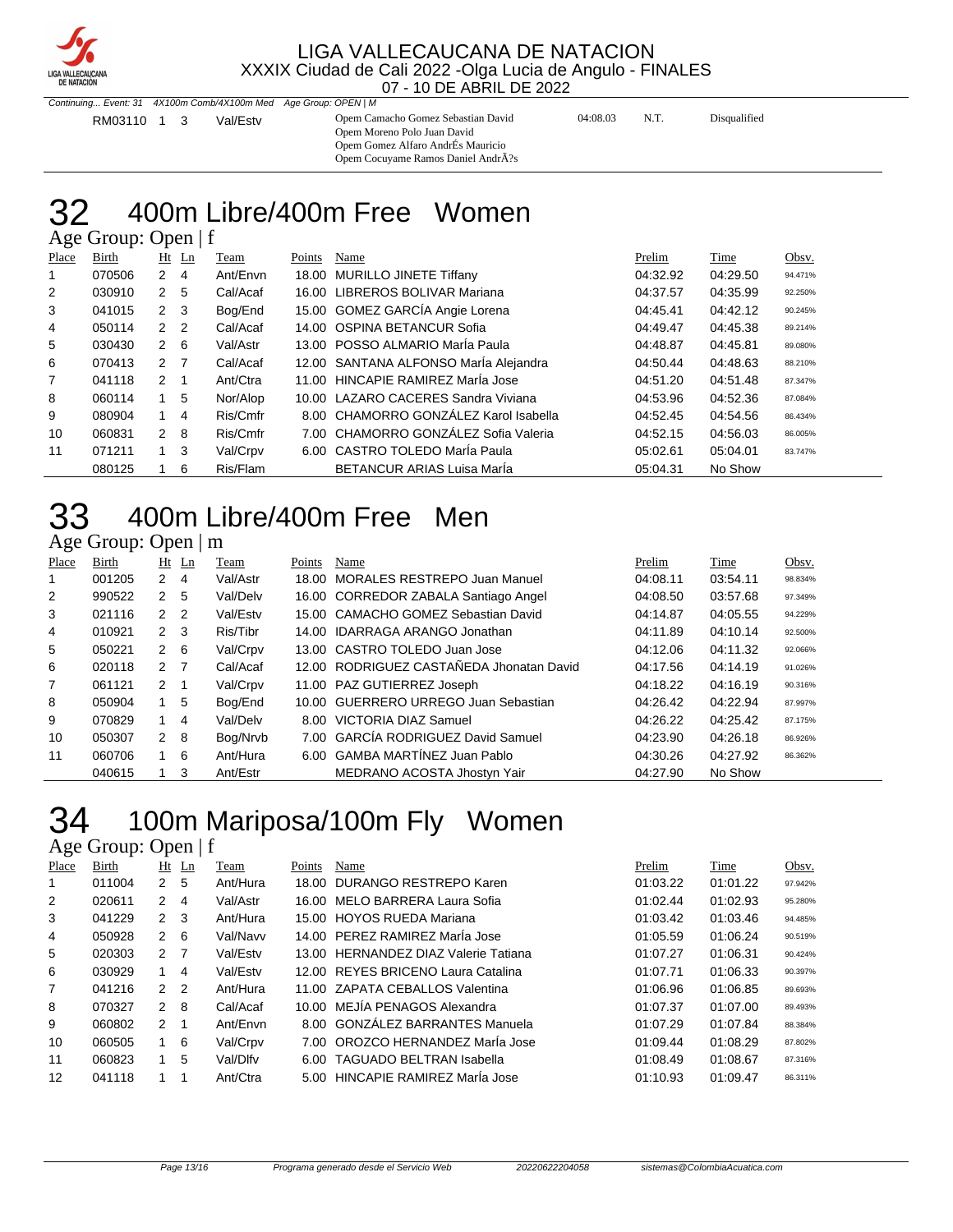

| Continuing Event: 34 100m Mariposa/100m Fly Age Group: OPEN   F |            |  |           |          |                                 |          |          |         |  |
|-----------------------------------------------------------------|------------|--|-----------|----------|---------------------------------|----------|----------|---------|--|
| 13                                                              | 041012 1 3 |  |           | Val/Navv | 4.00 BETANCUR CORREDOR Gabriela | 01:09.19 | 01:09.82 | 85.878% |  |
| 14                                                              | 050829     |  | 18        | Ant/Lera | 3.00 NARANJO GOMEZ Valentina    | 01:11.05 | 01:10.56 | 84.977% |  |
| 15                                                              | 071120     |  | $1\quad2$ | Ant/Estr | 2.00 ALVAREZ AGUDELO Carolina   | 01:09.47 | 01:11.07 | 84.368% |  |
| 16                                                              | 030918     |  |           | Ecu/Kgs  | 1.00 REYES JIJON Ivana Lirey    | 01:10.46 | 01:12.31 | 82.921% |  |

# 35 100m Mariposa/100m Fly Men

Age Group: Open | m

| Place | <b>Birth</b> |                | $Ht$ Ln        | Team     | Points | Name                                  | Prelim   | Time     | Obsv.   |
|-------|--------------|----------------|----------------|----------|--------|---------------------------------------|----------|----------|---------|
|       | 960428       | $\overline{2}$ | 4              | Ant/Hura | 18.00  | <b>REALES ARRIETA Esnaider Rey</b>    | 00:54.52 | 00:53.73 | 98.548% |
| 2     | 950823       | 2              | 5              | Ris/Flam | 16.00  | ARIAS GONZÁLEZ David                  | 00:57.22 | 00:54.56 | 97.049% |
| 3     | 980730       | $2 \quad 3$    |                | Bog/End  |        | 15.00 MEDINA RINCON Rafael AndrEs     | 00:57.24 | 00:57.38 | 92.280% |
| 4     | 011103       | 2              | 6              | Bog/Naut |        | 14.00 QUEVEDO LAVERDE Sebastian       | 00:57.42 | 00:57.39 | 92.263% |
| 5     | 050712       | $2^{\circ}$    | $\overline{7}$ | Ant/Cala | 13.00  | RAMIREZ ZAPATA Juan Pablo             | 00:58.53 | 00:58.09 | 91.152% |
| 6     | 051220       | 2 <sub>2</sub> |                | Val/Crpv |        | 12.00 CORTES PALOMARES Angello        | 00:58.41 | 00:58.11 | 91.120% |
| 7     | 050804       | $\mathcal{P}$  |                | Val/Astr | 11.00  | TORRES HERNANDEZ Juan Jose            | 00:58.92 | 00:58.43 | 90.621% |
| 8     | 971220       | 1              | 5              | Ant/Hura |        | 10.00 PULGARIN MONSALVE Juan David    | 00:59.23 | 00:58.91 | 89.883% |
| 9     | 050127       | 1              | 3              | Val/Crpv |        | 8.00 GARCÍA CANAS Juan AndrÉs         | 00:59.41 | 00:59.02 | 89.715% |
| 10    | 990302       | $1 \quad$      | 1              | Val/Navv |        | 7.00 HERNANDEZ ECHEVERRY Miguel Angel | 00:59.93 | 00:59.07 | 89.639% |
| 11    | 931201       | $1 \quad$      | - 6            | Val/Astr |        | 6.00 FERNANDEZ OCAMPO Rafael Esteban  | 00:59.45 | 00:59.15 | 89.518% |
| 12    | 060113       | 1              | 4              | Val/Navv |        | 5.00 BLANDON TORRES Juan David        | 00:59.22 | 00:59.44 | 89.081% |
| 13    | 050924       | 2              | -8             | Bog/End  | 4.00   | <b>GALINDO CABALLERO Tomas</b>        | 00:59.17 | 01:00.72 | 87.204% |
|       | 010921       | $1 \quad$      | $\overline{2}$ | Ris/Tibr |        | <b>IDARRAGA ARANGO Jonathan</b>       | 00:59.69 | No Show  |         |
|       | 011122       |                |                | Qui/Selg |        | PERLAZA RESTREPO Brayan Steven        | 00:59.86 | No Show  |         |

### 50m Libre/50m Free Women

### Age Group: Open | f

| Place | Birth  | Ht             | Ln | Team      | Points | Name                                     | Prelim   | Time     | Obsv.   |
|-------|--------|----------------|----|-----------|--------|------------------------------------------|----------|----------|---------|
|       | 060926 | 2              | 4  | Cal/Acaf  | 18.00  | BEDOYA CALLE Isabella                    | 00:27.29 | 00:26.78 | 93.764% |
| 2     | 050928 | 2 <sub>5</sub> |    | Val/Navv  |        | 16.00 PEREZ RAMIREZ Marla Jose           | 00:27.36 | 00:27.06 | 92.794% |
| 3     | 041229 | 2 <sup>3</sup> |    | Ant/Hura  |        | 15.00 HOYOS RUEDA Mariana                | 00:27.68 | 00:27.77 | 90.421% |
| 4     | 930922 | 2 <sub>2</sub> |    | Ant/Cala  |        | 14.00 MUÑOZ MUÑOZ MarÍa Paola            | 00:28.52 | 00:28.32 | 88.665% |
| 5     | 030318 | $2 \quad 6$    |    | Val/Estv  |        | 13.00 LANDAUER HERNANDEZ Ixchell         | 00:28.27 | 00:28.34 | 88.603% |
| 6     | 040917 | 1              | 6  | Val/Rgbv  |        | 12.00 COLORADO CARDONA MarÕa Camila      | 00:29.36 | 00:28.53 | 88.013% |
| 7     | 060707 | 2 7            |    | Ecu/Kgs   |        | 11.00 BECDACH INTRIAGO Samia             | 00:28.63 | 00:28.57 | 87.889% |
| 8     | 080828 | $\mathbf{1}$   | 4  | Ant/Estr  |        | 10.00 ROJAS ALVAREZ Carolina             | 00:29.32 | 00:28.77 | 87.278% |
| 9     | 060521 | $\mathcal{P}$  |    | Val/Cofv  |        | 8.00 GONZÁLEZ ARROYO Daniela             | 00:28.99 | 00:28.98 | 86.646% |
| 9     | 071006 | $\mathbf{2}$   | -8 | Ant/Estr  | 8.00   | <b>VELEZ PALACIO Salome</b>              | 00:29.09 | 00:28.98 | 86.646% |
| 11    | 051213 |                | 7  | Ama/Caz   |        | 6.00 SEGURA MORAN Lina Maria             | 00:29.38 | 00:29.63 | 84.745% |
|       | 071013 | 1              | 3  | Sant/Unio |        | <b>GOMEZ RODRIGUEZ Cristal Margarita</b> | 00:29.34 | No Show  |         |
|       | 060122 |                | 5  | Tol/Tibt  |        | LOPEZ MORALES Juliana Valentina          | 00:29.33 | No Show  |         |
|       | 010604 |                | 2  | Ris/Flam  |        | <b>RENGIFO VIVAS Laura</b>               | 00:29.37 | No Show  |         |

# 50m Libre/50m Free Men

| Place        | Birth  |                      | Ht Ln | Team     | Points | Name                                  | Prelim   | Time     | Obsv.   |
|--------------|--------|----------------------|-------|----------|--------|---------------------------------------|----------|----------|---------|
| $\mathbf{1}$ | 030103 | $\mathcal{P}$        | -2    | Val/Astr |        | 18.00 CASTILLO PRIMERO Andres Felipe  | 00:24.15 | 00:23.64 | 95.262% |
| 2            | 930419 | $\mathcal{P} \equiv$ | 4     | Ris/Flam |        | 16.00 BOTERO BERMUDEZ Juan Pablo      | 00:23.89 | 00:23.66 | 95.182% |
| 3            | 951224 | $\mathcal{P}$        | - 6   | Val/Astr |        | 15.00 RAMIREZ AGUDELO Frank Steven    | 00:24.14 | 00:23.84 | 94.463% |
| 4            | 020719 | $\mathcal{P}$        | 5     | Cal/Acaf |        | 14.00 LIBREROS BOLIVAR Alejandro      | 00:24.03 | 00:24.06 | 93.599% |
| 5            | 060210 | $\mathcal{P}$        | 3     | Ant/Estr |        | 13.00 ARTEAGA RESTREPO Santiago       | 00:24.12 | 00:24.13 | 93.328% |
| 6            | 000820 | $\mathcal{P}$        |       | Val/Delv |        | 12.00 SERNA SERNA Jorge Marlon        | 00:24.41 | 00:24.26 | 92.828% |
|              | 050311 | 2                    |       | Bog/End  |        | 11.00 QUINTERO OBANDO Nicholas Andrew | 00:24.48 | 00:24.29 | 92.713% |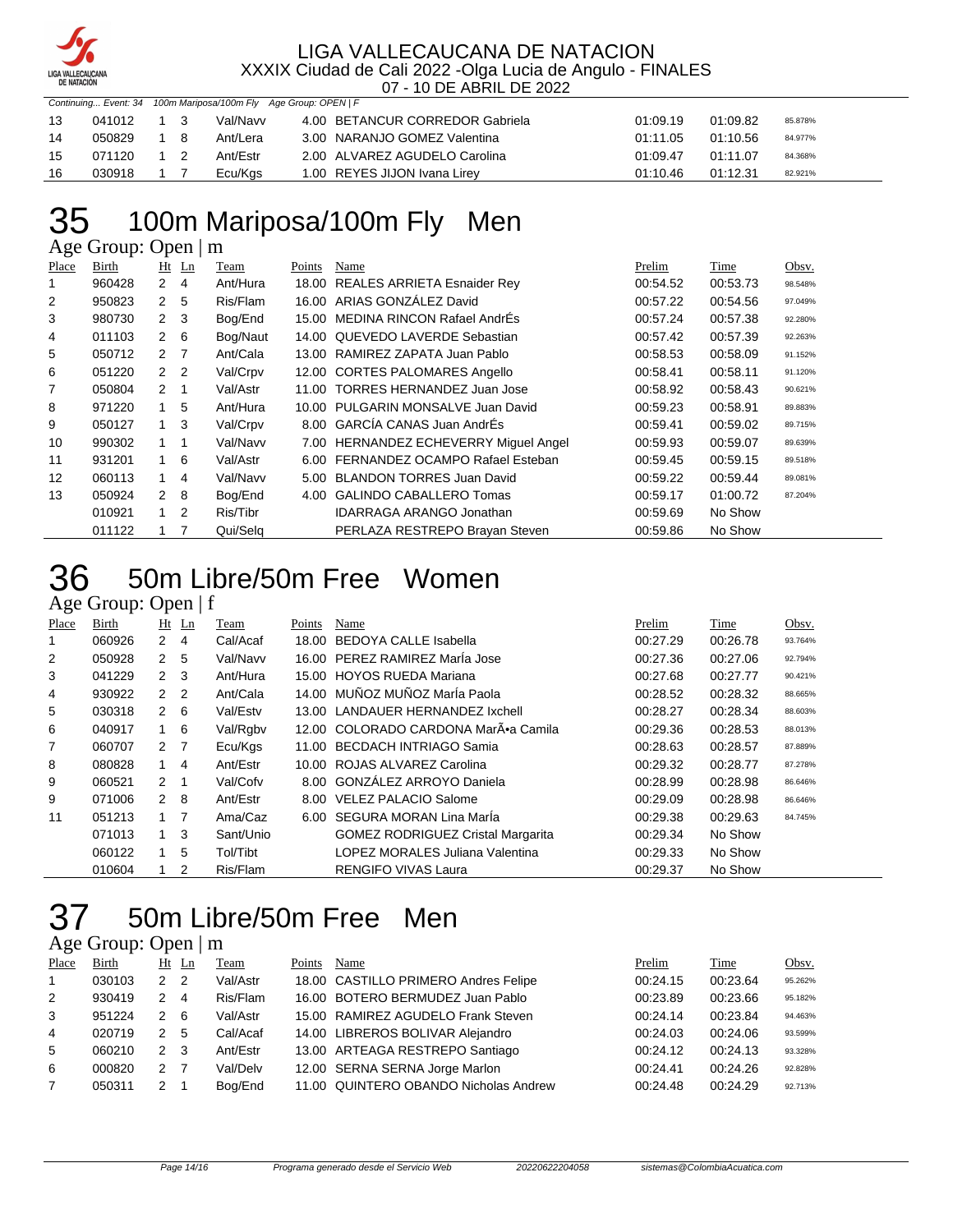

| <b>DE NATACION</b> |        |  |     |                                                             |                                          |          |          |         |
|--------------------|--------|--|-----|-------------------------------------------------------------|------------------------------------------|----------|----------|---------|
|                    |        |  |     | Continuing Event: 37 50m Libre/50m Free Age Group: OPEN   M |                                          |          |          |         |
| 8                  | 060831 |  | 14  | Ant/Estr                                                    | 10.00 OSORIO ORTIZ Tomas                 | 00:24.70 | 00:24.34 | 92.523% |
| 9                  | 040902 |  | 2 8 | Ant/Hura                                                    | 8.00 RENDON ZULETA Juan Diego            | 00:24.58 | 00:24.47 | 92.031% |
| 10                 | 050221 |  | 1 3 | Val/Crpv                                                    | 7.00 CASTRO TOLEDO Juan Jose             | 00:24.94 | 00:24.66 | 91.322% |
| 11                 | 021116 |  | 5   | Val/Estv                                                    | 6.00 CAMACHO GOMEZ Sebastian David       | 00:24.71 | 00:24.77 | 90.916% |
| 12                 | 040615 |  |     | Ant/Estr                                                    | 5.00 MEDRANO ACOSTA Jhostyn Yair         | 00:25.49 | 00:24.81 | 90.770% |
| 13                 | 050828 |  | - 6 | Val/Navv                                                    | 4.00 RODRIGUEZ CARDENAS Samuel Alejandro | 00:25.09 | 00:25.31 | 88.977% |
| 14                 | 050503 |  |     | Ant/Estr                                                    | 3.00 HERNANDEZ BERNAL Juan David         | 00:25.62 | 00:25.77 | 87.388% |
| 15                 | 971220 |  | -2  | Ant/Hura                                                    | 2.00 PULGARIN MONSALVE Juan David        | 00:25.13 | 00:25.78 | 87.355% |

# 200m Comb.Ind/200m Medley Women

Age Group: Open | f

| Place | Birth  | Ht             | Ln | Team     | Points | Name                                  | Prelim   | Time     | Obsv.   |
|-------|--------|----------------|----|----------|--------|---------------------------------------|----------|----------|---------|
| 1     | 040412 | $2 \quad 4$    |    | Cal/Acaf | 18.00  | <b>GOMEZ HURTADO Stefania</b>         | 02:25.71 | 02:21.36 | 97.312% |
| 2     | 070506 | 2 <sub>5</sub> |    | Ant/Envn |        | 16.00 MURILLO JINETE Tiffany          | 02:27.20 | 02:28.81 | 92.440% |
| 3     | 070413 | $2 \quad 3$    |    | Cal/Acaf |        | 15.00 SANTANA ALFONSO María Alejandra | 02:33.07 | 02:32.47 | 90.221% |
| 4     | 060917 | 2 <sub>2</sub> |    | Bog/Comp | 14.00  | ROMERO CASTRO Juliana Marla           | 02:33.71 | 02:33.52 | 89.604% |
| 5     | 060707 | 2 7            |    | Ecu/Kgs  | 13.00  | <b>BECDACH INTRIAGO Samia</b>         | 02:34.60 | 02:35.70 | 88.349% |
| 6     | 040212 | 2 1            |    | Bog/Naut | 12.00  | AREVALO AMAYA Sara Johana             | 02:36.29 | 02:36.85 | 87.702% |
| 7     | 061015 | $2 \quad 6$    |    | Bog/Comp | 11.00  | PORTILLA MUÑOZ Catalina               | 02:33.67 | 02:37.42 | 87.384% |
| 8     | 080722 | 1              | -3 | Bog/Comp | 10.00  | <b>MORENO YOPASA Isabella</b>         | 02:41.64 | 02:38.18 | 86.964% |
| 9     | 040812 | $1\quad 6$     |    | Bog/Nrvb | 8.00   | VASQUEZ BARRIOS Isabella              | 02:41.79 | 02:38.54 | 86.767% |
| 10    | 051020 | $2 \quad 8$    |    | Val/Crpv |        | 7.00 ZUNIGA MOSQUERA María Del Mar    | 02:37.98 | 02:40.23 | 85.852% |
|       | 040917 | 1 7            |    | Val/Rgby |        | COLORADO CARDONA MarÕa Camila         | 02:43.18 | No Show  |         |
|       | 010604 | $1 \quad$      | -5 | Ris/Flam |        | <b>RENGIFO VIVAS Laura</b>            | 02:40.24 | No Show  |         |
|       | 061007 |                | 4  | Val/Navv |        | <b>VARGAS TRUJILLO Luisa Maria</b>    | 02:39.28 | No Show  |         |
|       | 070423 |                | 2  | Ant/Hura |        | VASQUEZ HENAO María Jose              | 02:42.88 | No Show  |         |

### 200m Comb.Ind/200m Medley Men

### Age Group: Open | m

| Place | Birth  |                | $Ht$ Ln | Team     | Points | Name                                | Prelim   | Time     | Obsv.   |
|-------|--------|----------------|---------|----------|--------|-------------------------------------|----------|----------|---------|
|       | 950823 | 2              | 4       | Ris/Flam |        | 18.00 ARIAS GONZÁLEZ David          | 02:06.54 | 02:09.39 | 93.176% |
| 2     | 010629 | 2              | -5      | Ant/Cadm |        | 16.00 LOPEZ CARMONA Daniel Stiven   | 02:12.13 | 02:11.81 | 91.465% |
| 3     | 050919 | 2 <sub>3</sub> |         | Ant/Hura |        | 15.00 MONCADA PULGARIN Juan Jose    | 02:15.61 | 02:14.40 | 89.702% |
| 4     | 051228 | 2 <sub>2</sub> |         | Bog/End  |        | 14.00 CORDOBA ORDOÑEZ Wilson Steven | 02:18.02 | 02:17.34 | 87.782% |
| 5     | 050425 | 2 <sub>7</sub> |         | Qui/Selg |        | 13.00 YEPES LONDOÑO Samuel          | 02:19.44 | 02:19.00 | 86.734% |
| 6     | 060918 | $\mathcal{P}$  |         | Ant/Hura |        | 12.00 ACUÑA PERDOMO Juan Manuel     | 02:19.68 | 02:19.74 | 86.275% |
| 7     | 030724 | 2              | -6      | Ris/Flam |        | 11.00 FORERO BONILLA Jacobo         | 02:17.95 | 02:20.46 | 85.832% |
| 8     | 061107 |                | 4       | Val/Crpv |        | 10.00 LOPEZ MENDOZA Juan David      | 02:22.00 | 02:22.47 | 84.621% |
| 9     | 050101 |                | 5       | Ant/Acit |        | 8.00 MEJIA BEDOYA Jose Manuel       | 02:22.61 | 02:23.49 | 84.020% |
| 10    | 050307 |                | 3       | Bog/Nrvb |        | 7.00 GARCÍA RODRIGUEZ David Samuel  | 02:23.34 | 02:23.66 | 83.920% |
|       |        |                |         |          |        |                                     |          |          |         |

### 4X50m Comb/4X50m Med Mixed

| Place | Birth   | Ht | Ln | Team     | Points | Name                                                                                                                       | Prelim   | T.1th.Relay | T.Team   | Obsv.   |
|-------|---------|----|----|----------|--------|----------------------------------------------------------------------------------------------------------------------------|----------|-------------|----------|---------|
|       | RX04006 |    | 4  | Ris/Flam |        | 36.00 Opem Botero Bermudez Juan Pablo<br>Opef Velez Catano Salome<br>Opem Arias GonzÁlez David<br>Opef Rengifo Vivas Laura | 01:45.72 | 00:27.48    | 01:54.61 | 86.328% |